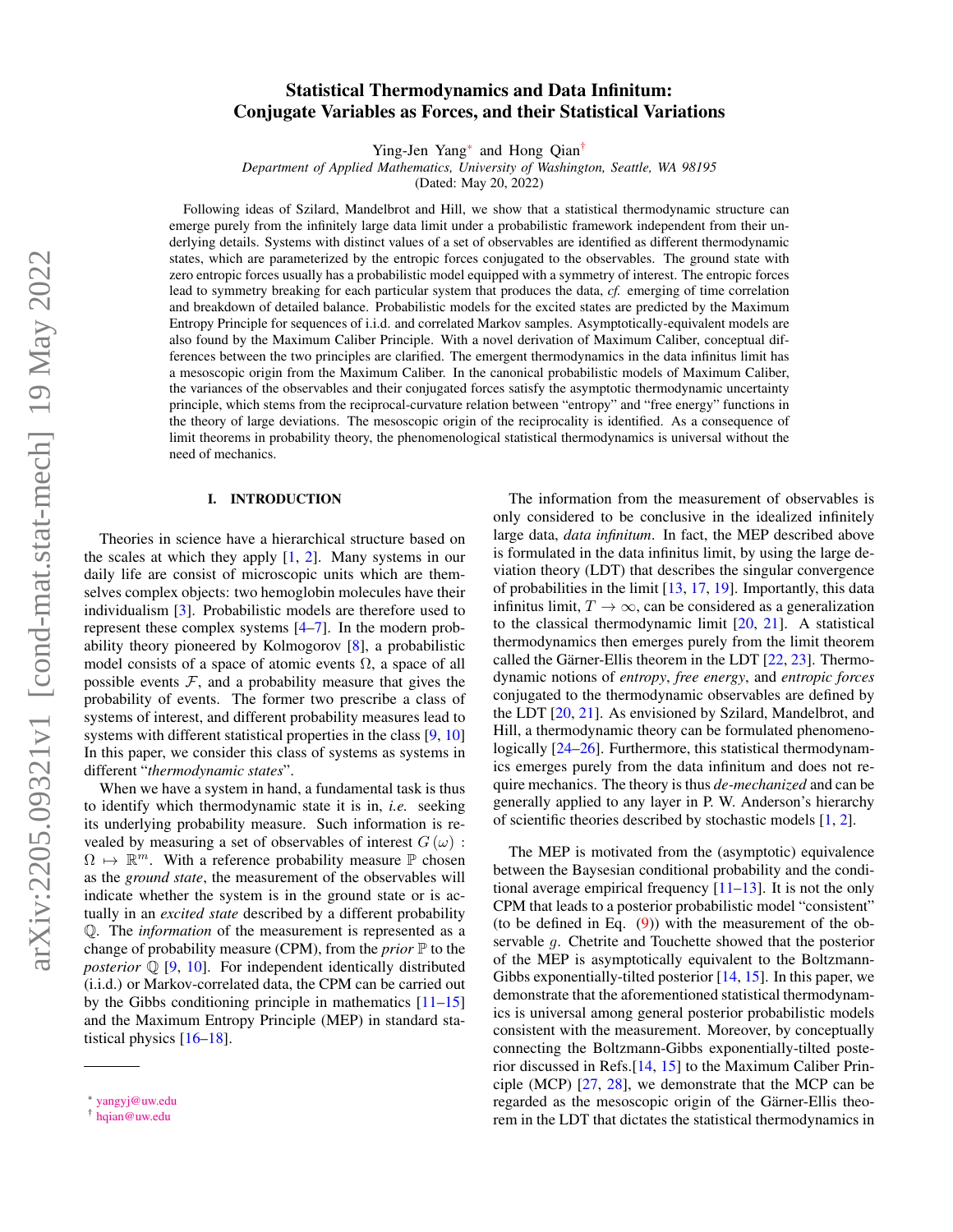data infinitum.

Instead of the axiomatic approach  $[29-34]$  $[29-34]$ , we provide a novel derivation to the MCP with the "i.i.d. multiverse", akin to the many-world interpretation in quantum physics. The asymptotic equivalence between the MEP and the MCP is then revisited, and their conceptual differences are clarified. In our statistical thermodynamics, the ground state is with zero entropic forces and has a probabilistic model equipped with a symmetry of interest. Nonzero entropic forces explain symmetry breaking and parameterized the posterior probability models in the excited states. We discussed two examples of such measurement-predicted symmetry breaking, comparing the emergence of time correlation and breakdown of time reversibility. The former provides a novel decomposition to the entropy in Markov processes. The latter generalizes On-sager's entropy production principle [\[35\]](#page-14-26) to systems arbitrarily far from equilibrium.

The "canonical" Botlzmann-Gibbs posterior of the MCP has more thermodynamic structures. As the MEP is asymptotically equivalent to the MCP, the nice asymptotic thermodynamic properties from the MCP are shared to the posterior of the MEP. We use the LDT to derive the Asymptotic Thermodynamic Uncertainty Principle (ATUP) between the statistical variations of the observables  $g$  and their conjugated forces  $\beta$  (g) in finite data [\[36,](#page-14-27) [37\]](#page-14-28). The ATUP stems from the reciprocal curvature relation between the entropy and the free energy. It gives the reciprocality a novel thermodynamic interpretation. We further identify the mesoscopic origin of the ATUP and the reciprocality [\[38,](#page-14-29) [39\]](#page-14-30).

The key results in our paper are summarized in Fig. [1.](#page-1-0) We first formulate the statistical thermodynamics for a general CPM consistent with the data in Sec. [II.](#page-1-1) We then briefly revisit the MEP for i.i.d. sampling and its extension to Markov processes in Sec. [III.](#page-3-0) For simplicity, only the MEP for discretetime Markov chain is presentede in the main content. The MEP for continuous-time Markov processes can be found in the Appendix. We then provide the i.i.d.-multiverse derivation of the MCP in Sec. [IV](#page-5-0) and compare the posteriors of the MEP and the MCP in Sec. [V.](#page-7-0) The two examples of measurementinferred symmetry breaking are provided in Sec. [VI.](#page-8-0) In Sec. [VII,](#page-9-0) we introduce the aforementioned ATUP and identify the mescoscopic origin of ATUP. Finally, we summarize the paper in Sec. [VIII](#page-11-0) with comparisons to the literature and future directions.

### <span id="page-1-1"></span>II. DATA INFINITUM DIDTATES STATISTICAL THERMODYNAMICS

#### A. Data Infinitus Limit as Generalized Thermodynamic Limit

We consider a general (sampling) process with state space  $X$  that runs discretely or continuously from time 0 to arbitrarily large T. The length-T path  $X_{0:T}$  is stochastic. We denote a particular path in the path space  $\Omega = \mathcal{X}^{[0,T]}$  in lower cases  $x_{0:T}$ . The *data infinitus limit*, *i.e.* the long-term limit of a process,  $T \to \infty$  is considered as a generalized thermodynamic limit [\[20,](#page-14-15) [21\]](#page-14-16).



<span id="page-1-0"></span>Figure 1. This figure summarizes the statistical thermodynamics formulated in the present work. Ground state of the system is equipped with a given symmetry of interest. Prior probabilistic model  $\mathbb P$  is then assigned with respect to the symmetry. Nonzero entropic forces  $\beta$ explains broken symmetry in the excited states. Probabilistic models for the existed states can be obtained by measuring Thermodynamic observables G in the data infinitus limit and using the Maximum Entropy Principle (MEP) or the Maximum Caliber Principle (MCP). Thermodynamic states can be parameterized by the measured values of the observables or their conjugated entropic forces. Asymptotic thermodynamic uncertainty principle describes the statistical variations of the conjugated pair in large but finite data  $T \gg 1$ .

A set of extensive path observables  $G(x_{0:T}) : \mathcal{X}^{[0,T]} \mapsto$ R <sup>m</sup> is considered to be *thermodynamic observables* if its intensive form  $g(x_{0:T}) := G(x_{0:T})/T$  satisfies a LLN in the data infinitus limit  $T \to \infty$ :

$$
\lim_{T \to \infty} g(x_{0:T}) = \lim_{T \to \infty} \frac{G(x_{0:T})}{T} = \bar{\gamma}.
$$
 (1)

When  $q$  is the empirical mean value of observables, this is known as ergodicity when empirical mean value is equal to the expected value w.r.t. the invariant probability. Here, we require the distribution of the intensive observable  $q$  to converge singularly to a delta function with an asymptotic Wentzel-Kramers-Brillouin (WKB) form in the limit  $T \to \infty$ [\[13,](#page-14-12) [17,](#page-14-13) [40\]](#page-14-31),

$$
\mathbb{P}_{\text{true}}\left\{g\left(x_{0:T}\right) \in \text{d}\gamma\right\} = e^{-T\varphi_g^{\text{true}}(\gamma) + O(\ln T)}\tag{2}
$$

where  $\varphi_g^{\text{true}}$  is called the large deviation rate function (LDRF) of g under the (unknown) true probability measure  $\mathbb{P}_{true}$ . Here,  $\mathbb{P}_{\text{true}}\left\{g\left(x_{0:T}\right) \in \mathrm{d}\gamma\right\}$  is a short-hand for the probability of g to be in an infinitesimal interval  $[\gamma, \gamma + d\gamma)$ . In the data infinitus limit  $T \to \infty$ , the observed event  $\{g(x_{0:T}) \in d\overline{\gamma}\}\equiv$  ${G(x_{0:T})}/{T \in d\bar{\gamma}}$  would be *typical* with all other events  ${g(x_{0:T}) \notin d\bar{\gamma}}$  are exponentially rare under the path probability  $\mathbb{P}_{true}$  of the system. In mathematics, this is expressed as an (exponential) asymptotic equivalence [\[41\]](#page-14-32),

$$
\mathbb{P}_{\text{true}}\left\{g\left(x_{0:T}\right) \in \mathrm{d}\bar{\gamma}\right\} \asymp 1,\tag{3}
$$

implying that  $\varphi_g^{\text{true}}(\bar{\gamma}) = 0$ .

When the system has a different underlying path probability measure  $\mathbb{P}_{true}$ , the intensive thermodynamic observables g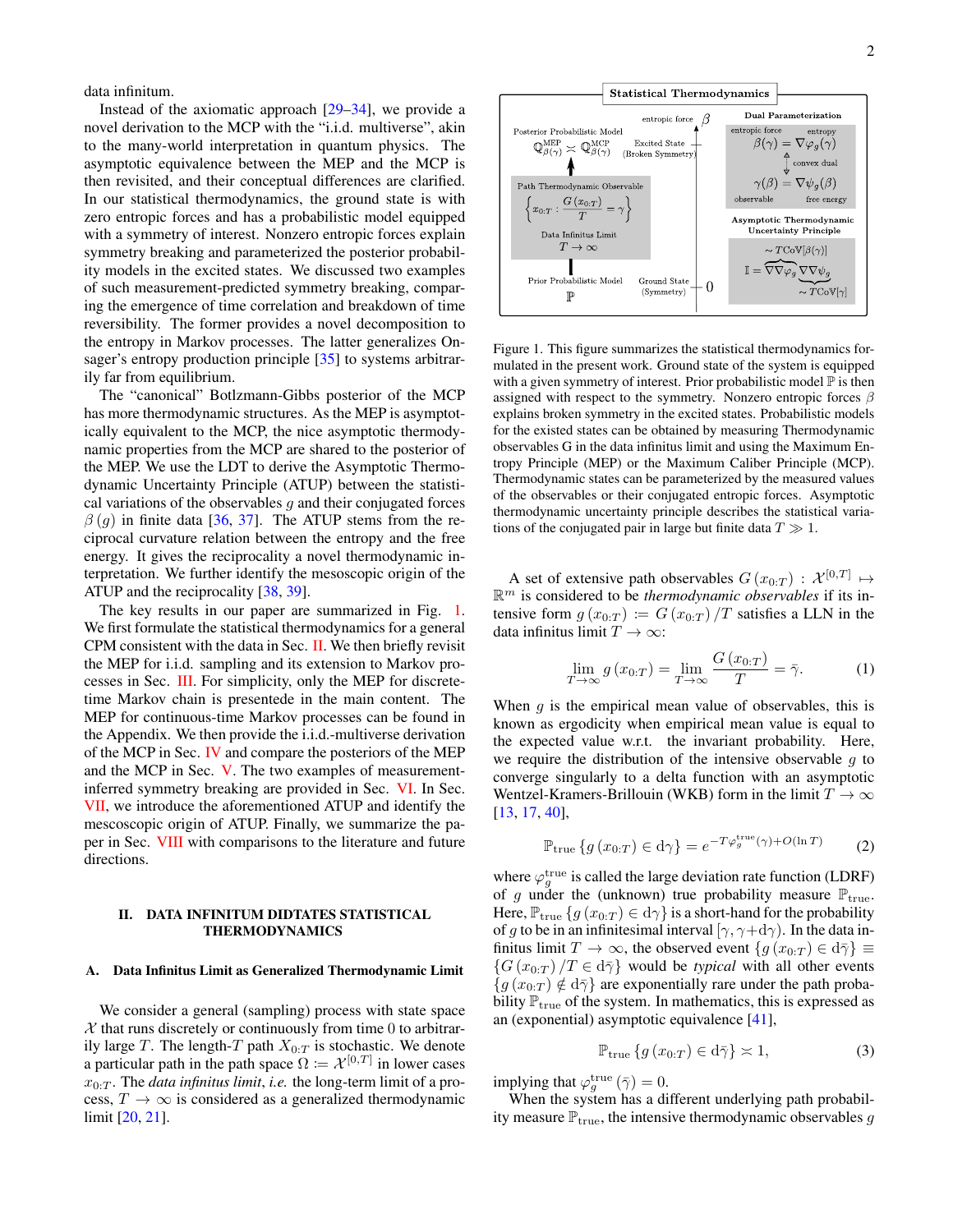will take different values  $\bar{\gamma}$ . We consider systems with the same  $(\Omega, \mathcal{F})$  but different  $\bar{\gamma}$  (and  $\mathbb{P}_{true}$ ) as systems in different *thermodynamic states*. The values of  $\bar{\gamma}$  are the *thermodynamic parameters* that parameterize the thermodynamic states. When we have a system in hand, we don't really know which thermodynamic state the system is in. We resort to measuring the thermodynamic observables (the extensive G or the intensive g) to get  $\bar{\gamma}$  and infer the underlying  $\mathbb{P}_{true}$ .

#### B. Fundamental Roles of the Entropic Forces

In standard thermodynamics, a system is considered to driven by *entropic force*s to change from one thermodynamic state to the other and explain the different values  $\bar{\gamma}$  of the thermodynamic observables [\[36,](#page-14-27) [42\]](#page-14-33). To identify such notions of entropic forces conjugated to the thermodynamic observables, we need a notion of *entropy* for general probabilistic models. We show below that such notion is obtained from the LDT.

Among all the possible thermodynamic states, the ground state is the state where the entropic forces are zero. Such state serves as a reference probability measure  $\mathbb P$  is often "assigned" based on certain symmetries of interest in physics. The symmetry comes from, for examples, exchangeability between particles, translational symmetry, *etc*. This way, the entropic forces represent the "cause" of symmetry breaking [\[1,](#page-14-0) [43\]](#page-14-34). The observed event  $\{g = \overline{\gamma}\}\$ is not necessarily typical under  $P$ . If the event is typical under  $P$ , then we consider that P to be "consistent" with the measurement  $\{g = \overline{\gamma}\}\$  and the system is in the ground state. However, if the observed event is non-typical under  $P$ , the non-typicality translates to having an nonzero LDRF  $\varphi_g(\bar{\gamma}) \neq 0$  in the WKB form of the probability distribution of g,

<span id="page-2-1"></span>
$$
\mathbb{P}\left\{g \in \mathbf{d}\gamma\right\} = e^{-T\varphi_g(\gamma) + o(T)}.\tag{4}
$$

The measurement  ${g = \bar{\gamma}}$  then inform us to update from the reference measure  $\mathbb P$  as a prior to a posterior probability measure Q such that the observed event is typical under it, *i.e.*

<span id="page-2-2"></span>
$$
\mathbb{Q}\left\{g \in \mathbf{d}\gamma\right\} = e^{-T\tilde{\varphi}_g(\gamma) + o(T)}\tag{5}
$$

and  $\tilde{\varphi}_g(\bar{\gamma}) = 0$ . This change of probability measure (CPM) is mathematically represented by another observable called the Radon-Nikodym derivative (RND) [\[9,](#page-14-6) [10\]](#page-14-7), which can be intuitively thought of as the path probability ratio in our discussion in this paper.

Any RND that changes the probability measure can be decomposed into a part tilting the probability of level sets  ${g \in d\gamma}$  and the part reweighing the conditional probability for finding a path  $x_{0:T}$  in a level set:

<span id="page-2-3"></span>
$$
\frac{\mathrm{d}\mathbb{Q}}{\mathrm{d}\mathbb{P}}\left(x_{0:T}\right) = \frac{\mathbb{Q}\left\{g\left(x_{0:T}\right)\right\}\mathbb{Q}\left\{x_{0:T}\middle|g\left(x_{0:T}\right)\right\}}{\mathbb{P}\left\{g\left(x_{0:T}\right)\right\}\mathbb{P}\left\{x_{0:T}\middle|g\left(x_{0:T}\right)\right\}}.\tag{6}
$$

The former part changes the statistics of  $q$  in the CPM whereas the latter does not. Then, with the WKB form of Eq. [\(4\)](#page-2-1) and Eq.  $(5)$ , we have

<span id="page-2-4"></span>
$$
\ln \frac{dQ}{dP} (x_{0:T}) = T [\varphi_g (\gamma) - \tilde{\varphi}_g (\gamma)] + o(T)
$$

$$
+ \ln \frac{Q \{x_{0:T} | g (x_{0:T})\}}{P \{x_{0:T} | g (x_{0:T})\}}.
$$
 (7)

As  $\varphi_g \neq \tilde{\varphi}_g$ , this clearly shows that the desired RND in Eq. [\(6\)](#page-2-3) must be an exponential tilting to change the typicality of the thermodynamic observables  $g$ . The fundamental reason of representing the information of data, *i.e.* the CPM, as the logarithmic RND is due to the singular convergence of probability in data infinitus limit, *i.e.* by LDT [\[13,](#page-14-12) [17,](#page-14-13) [40\]](#page-14-31).

As the RND should be indicated by the measured value  $\bar{\gamma}$ , we suppose that the RND is parameterized by a set of parameters  $\theta(\bar{\gamma})$  and denote the essential ingredients in Eq. [\(7\)](#page-2-4) as

$$
s_{\theta(\gamma)} \coloneqq \varphi_g(\gamma) - \tilde{\varphi}_g(\gamma) \text{ and } (8a)
$$

$$
c_{\theta(\gamma)} := \ln \frac{\mathbb{Q}\left\{x_{0:T} | g\left(x_{0:T}\right) \in \mathbf{d}\gamma\right\}}{\mathbb{P}\left\{x_{0:T} | g\left(x_{0:T}\right) \in \mathbf{d}\gamma\right\}}.
$$
\n(8b)

The condition for a posterior to be consistent to a measurement  $q = \overline{\gamma}$  is

<span id="page-2-0"></span>
$$
\mathbb{Q}\left\{g \in \mathrm{d}\bar{\gamma}\right\} \asymp 1. \tag{9}
$$

In LDT (for locally differentiable  $\tilde{\varphi}_g$ ), this typicality condition becomes  $\tilde{\varphi}_q(\bar{\gamma}) = 0$ ,  $\nabla \tilde{\varphi}_q(\bar{\gamma}) = 0$ , and  $\nabla \nabla \tilde{\varphi}_q(\bar{\gamma}) \succeq 0$ , which translate to the following three conditions in terms of  $\varphi_g$  from the prior and  $s_{\theta(\bar{\gamma})}$  from the tilting:

<span id="page-2-5"></span>
$$
s_{\theta(\bar{\gamma})} [\bar{\gamma}] = \varphi_g(\bar{\gamma}), \qquad (10a)
$$

$$
\nabla s_{\theta(\bar{\gamma})} [\bar{\gamma}] = \nabla \varphi_g (\bar{\gamma}), \text{ and } (10b)
$$

$$
\nabla \nabla s_{\theta(\bar{\gamma})} (\bar{\gamma}) \preceq \nabla \nabla \varphi_g [\bar{\gamma}] \tag{10c}
$$

As we expect  $\tilde{\varphi}_g(\gamma)$  and  $\varphi_g(\gamma)$  to be analytic near the observed value  $\bar{\gamma}$ , we Taylor expand  $s_{\theta(\bar{\gamma})}(\gamma)$  around  $\bar{\gamma}$  and get

$$
s_{\theta(\bar{\gamma})}(\gamma) = \varphi_g(\bar{\gamma}) + \beta \cdot \delta \gamma + \delta \gamma \cdot A \delta \gamma + O\left(\delta \gamma^3\right) \quad (11a)
$$

$$
= \varphi_g(\bar{\gamma}) - \beta \cdot \bar{\gamma} + \beta \cdot \gamma + O\left(\delta \gamma^2\right) \tag{11b}
$$

where  $\delta \gamma := \gamma - \overline{\gamma}$  and both  $\beta$  and A are parameters in the parameter set  $\theta(\bar{\gamma})$ . The typicality condition in Eq. [\(10b\)](#page-2-5) immediately tells us that the parameters

<span id="page-2-6"></span>
$$
\beta = \nabla \varphi_g \left( \bar{\gamma} \right) \in \mathbb{R}^m. \tag{12}
$$

We note that the LDRF defined by

$$
\varphi_g := -\lim_{T \to \infty} \frac{1}{T} \ln \mathbb{P} \{ g \in \mathrm{d}\gamma \} \tag{13}
$$

can be regarded as an notion of *entropy* [\[10,](#page-14-7) [17,](#page-14-13) [20,](#page-14-15) [44](#page-14-35)[–46\]](#page-14-36). The parameters β are then the "*entropic forces*" that tilts the average of  $q$  in the posterior  $\mathbb Q$ . This means that a CPM must have the entropic forces  $\beta$  in its set of parameters  $\theta(\bar{\gamma})$  such that the measured event  ${g \in d\bar{\gamma}}$  is typical under the posterior.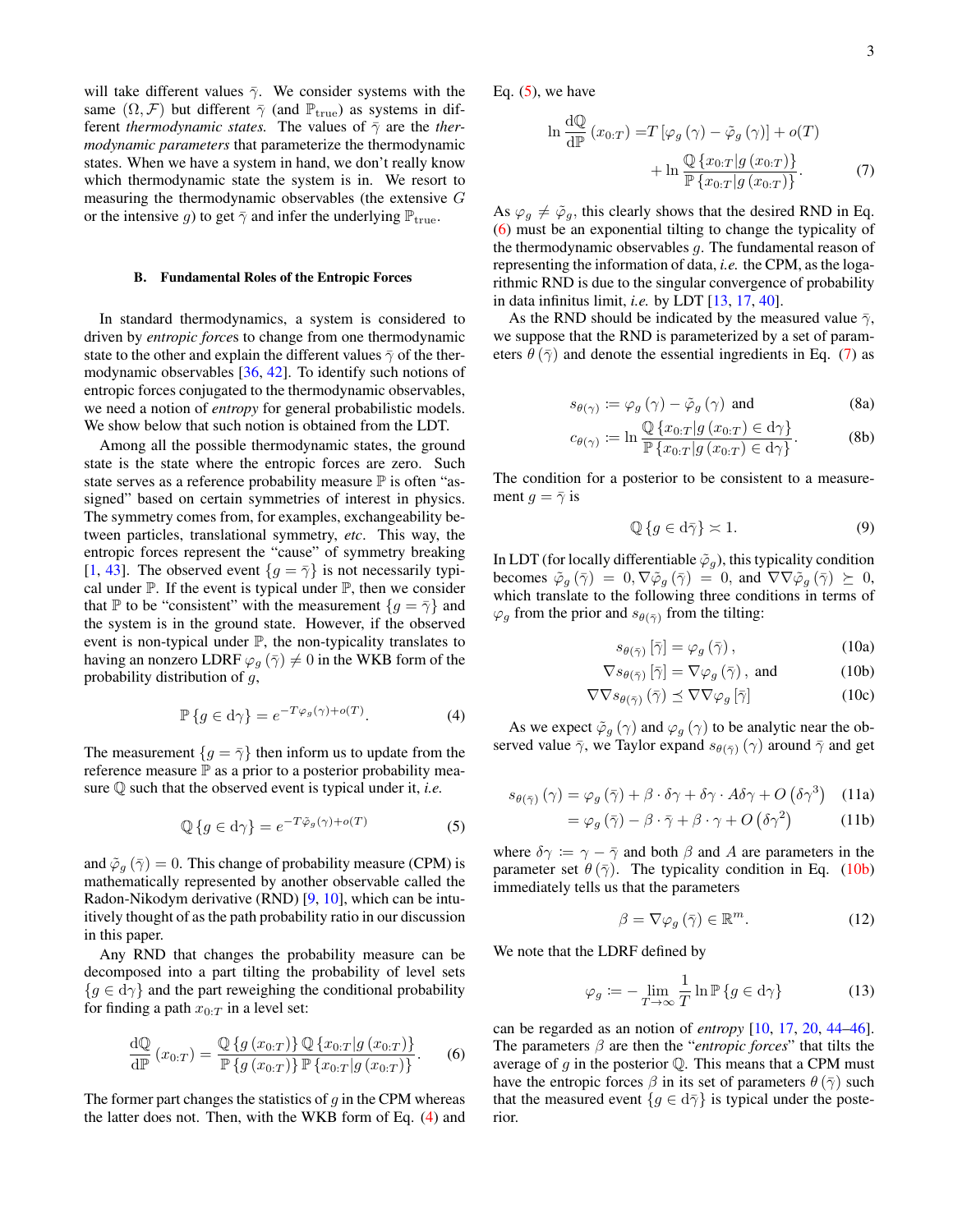According to Gärtner-Ellis theorem [\[22,](#page-14-17) [23\]](#page-14-18), if the LDRF  $\varphi_g$  is convex (as we shall generally assume in this paper), then Eq. [\(12\)](#page-2-6) can be inverted by

$$
\bar{\gamma} = \nabla \psi_g \left( \beta \right) \tag{14}
$$

where  $\psi_g$  is the scaled cumulant generating function (sCGF) [\[17,](#page-14-13) [20\]](#page-14-15):

<span id="page-3-1"></span>
$$
\psi_g(\beta) \coloneqq \lim_{T \to \infty} \frac{1}{T} \ln \mathbb{E} \left[ e^{T\beta \cdot g} \right]. \tag{15}
$$

In this case,  $\beta$  would be the *only* set of parameters in the posterior, *i.e.* all parameters  $\theta(\bar{\gamma})$  can be parameterized by the entropic forces  $\beta$ . This explains the fundamental roles of the entropic forces  $\beta$  as the *thermodynamic parameters* dual to  $\bar{\gamma}$ for parameterizing the *thermodynamic state*.

#### C. Thermodynamic Relations

The sCGF  $\psi_g$  is understood as the (asymptotic) intensive form of *free energy*  $\Psi_g = \ln \mathbb{E} \left[ e^{\beta \cdot G} \right]$  in our thermodynamic theory. By its definition in Eq.  $(15)$ , it can always be expressed as the Legendre-Fenchel transform (LFT) of the *entropy*  $\varphi_g$  [\[17\]](#page-14-13),

$$
\psi_g(\beta) = \sup_{\gamma} \left[ \beta \cdot \gamma - \varphi_g(\gamma) \right]. \tag{16}
$$

When  $\psi_q$  exists and is differentiable (we will assume this throughout this paper), the Gätner-Ellis theorem [\[22,](#page-14-17) [23\]](#page-14-18) tells us that the *entropy*  $\varphi_q$  can also be expressed as the LFT of the *free energy*  $\psi_q$  and is thus strictly convex [\[17\]](#page-14-13),

<span id="page-3-5"></span>
$$
\varphi_g\left(\gamma\right) = \sup_{\beta} \left[\beta \cdot \gamma - \psi_g\left(\beta\right)\right].\tag{17}
$$

Convex duality between  $\varphi_q$  and  $\psi_q$  then emerges and the LFT can be reduces to the familiar Legendre transform

$$
\varphi_g(\gamma) + \psi_g(\beta) = \beta \cdot \gamma \tag{18}
$$

with dual coordinates  $\beta$  or  $\gamma$ . In particular,  $\gamma$  can be parameterized by  $\beta$  by

$$
\gamma = \nabla \psi_g \left( \beta \right). \tag{19}
$$

and  $\beta$  can be parameterized by  $\gamma$  by

$$
\beta = \nabla \varphi_g \left( \gamma \right). \tag{20}
$$

The Gärtner-Ellis theorem indicates a dual structure, leading to an emergent thermodynamics solely from the LDT in the data infinitus limit [\[20,](#page-14-15) [21\]](#page-14-16). Notions of "entropy"  $\varphi_q$  and "free energy"  $\psi_q$  are defined from the LDT of the data infinitus limit. With  $\gamma = \nabla \psi_g(\beta)$  and  $\beta = \nabla \varphi_g(\gamma)$ , thermodynamic differential relations between the "entropy"  $\varphi_g$  and "free energy"  $\psi_g$  in LDT can be written down"

$$
\mathrm{d}\varphi_g = \beta \cdot \mathrm{d}\gamma \tag{21a}
$$

$$
d\psi_g = \gamma \cdot d\beta. \tag{21b}
$$

We will show later in Sec. [IV](#page-5-0) that this thermodynamic structure has a "mesoscopic origin" from the Maximum Caliber Principle [\[28\]](#page-14-23).

While we have concluded that a thermodynamic state (the posterior  $\mathbb Q$ ) is parameterized by entropic force  $\beta$  with a thermodynamic structure, the functional form of  $\mathbb{Q}_\beta$  is not yet specified. In particular, in the general expression

<span id="page-3-3"></span>
$$
\ln \frac{d\mathbb{Q}}{d\mathbb{P}} (x_{0:T}) = T [\varphi_g(\bar{\gamma}) - \beta \cdot \bar{\gamma} + \beta \cdot g (x_{0:T}) + O (\delta \gamma^2)]
$$

$$
+ o(T) + \ln \frac{\mathbb{Q} \{x_{0:T} | g (x_{0:T})\}}{\mathbb{P} \{x_{0:T} | g (x_{0:T})\}},
$$
(22)

all the terms  $O(\delta \gamma^2)$ ,  $o(T)$ , and  $\ln \frac{\mathbb{Q}\{x_{0:T} | g(x_{0:T})\}}{\mathbb{P}\{x_{0:T} | g(x_{0:T})\}}$  are parameterized by  $\beta$  but their specific forms need to be determined. Below, we introduce the posterior probabilistic models predicted from the Maximum Entropy Principle (MEP) and from the Maximum Caliber Principle (MCP), motivated by the Bayesian conditional probability and the Boltzmann-Gibbs exponential tilting respectively.

### <span id="page-3-0"></span>III. GIBBS CONDITIONING PRINCIPLE AND MAXIMUM ENTROPY PRINCIPLE

#### A. I.I.D. prior with Singleton Observable

We first consider an i.i.d. prior  $\mathbb{P}\{X_{1:T} = x_{1:T}\} =$  $\prod_{t=1}^{T} p(x_t)$ . Here, for later notation simplicity, we relabel underlying discrete-time path as  $x_{1:T}$  with length T instead of  $x_{0:T}$  with length  $T + 1$ . We suppose the path observable q is the empirical mean of a singleton observable  $\hat{g}(x)$ ,

$$
g(x_{1:T}) \coloneqq \frac{1}{T} \sum_{t=1}^{T} \hat{g}(x_t) = \sum_{x \in \mathcal{X}} \nu(x)\hat{g}(x), \quad (23)
$$

which becomes a functional of the (singleton) *empirical frequency* defined as

$$
\nu(x) \coloneqq \frac{1}{T} \sum_{t=1}^{T} \delta_x(x_t). \tag{24}
$$

Here  $\delta_x(x_t)$  is a Kronecker delta function which is 1 when  $x_t = x$  and is 0 otherwise. With a measurement  $\{g \in d\gamma\},\$ a natural posterior would be to compute the Bayesian conditional probability under the prior

$$
\mathbb{P}\left\{X_s = \xi \middle| g\left(X_{1:T}\right) \in \mathrm{d}\gamma\right\}, \text{for } s = \{1, 2, \cdots, T\}.
$$

With the translational symmetry of the i.i.d.  $X_s$  under  $\mathbb{P}$ , it can be shown that

<span id="page-3-2"></span>
$$
\mathbb{P}\left\{X_s = \xi \middle| g\left(X_{1:T}\right) \in \mathrm{d}\gamma \right\} = \mathbb{E}\left[\nu \middle| g\left(X_{1:T}\right) \in \mathrm{d}\gamma\right] \tag{25}
$$

<span id="page-3-4"></span>for any  $s = \{1, 2, \dots, T\}$  and any data size T [\[13\]](#page-14-12).

In the data infinitus limit  $T \to \infty$ , the conditional average empirical frequency on the right-hand side of Eq. [\(25\)](#page-3-2) can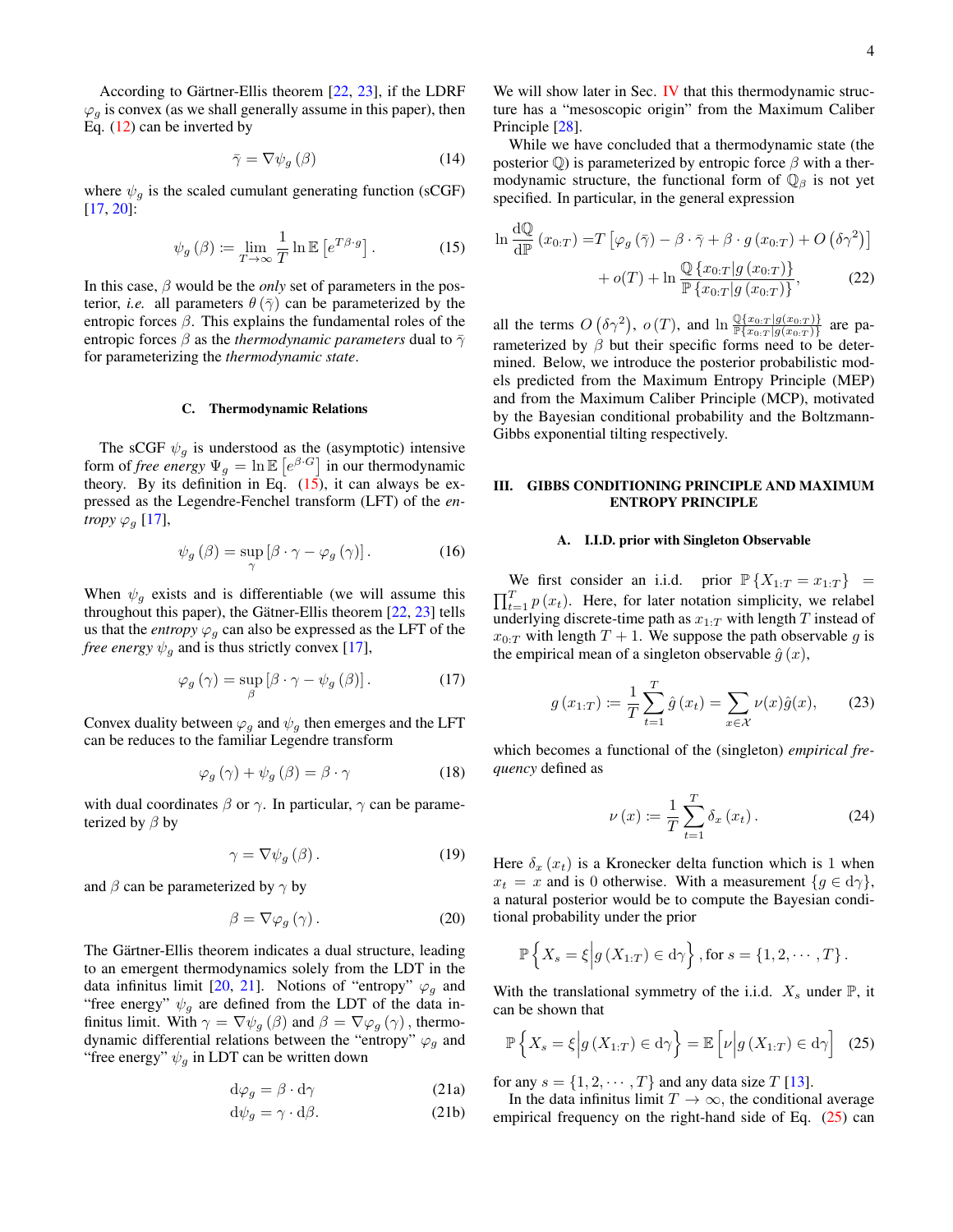be computed. By Sanov's theorem [\[47\]](#page-14-37), the distribution of the empirical frequency has the WKB form  $\mathbb{P}\{\nu \in df\}$  =  $e^{-T\varphi_{\nu}(f)+o(T)}$  with its LDRF

$$
\varphi_{\nu}(f) = \sum_{x \in \mathcal{X}} f(x) \ln \frac{f(x)}{p(x)} \tag{26}
$$

in the Kullback-Leiber relative entropy form [\[48\]](#page-15-0). Further with  $\mathbb{P}\left\{g \in \mathrm{d}\gamma\right\} = e^{-T\varphi_g(\gamma) + o(T)},$  we get that

$$
\mathbb{P}\left\{\nu \in df \middle| g \in d\gamma\right\} = \frac{\mathbb{P}\left\{\nu \in df\right\}}{\mathbb{P}\left\{g \in d\gamma\right\}}\tag{27a}
$$

$$
= e^{-T[\varphi_{\nu}(f) - \varphi_g(\gamma)] + o(T)} \qquad (27b)
$$

where the Kronecker delta factors  $\delta_{\sum_{x \in \mathcal{X}} f(x)\hat{g}(x)}(\gamma)$  are omitted on the right-hand sides of Eqs.  $(27)$ .

 $=$ 

In the limit  $T \to \infty$ , the conditional probability of  $\nu$  concentrates at the empirical frequency q such that  $\varphi_{\nu}(q)$  =  $\varphi_q(\gamma)$ , which is also the conditional average in the limit. By the contraction principle in LDT  $[13, 17]$  $[13, 17]$  $[13, 17]$ , the LDRF of g can be derived from the LDRF of the empirical frequency  $\nu$  since g is a functional of  $\nu$ :

$$
\varphi_{\nu}(q) = \varphi_{g}(\gamma) = \inf_{f:\sum_{x} f\hat{g} \in d\gamma} \varphi_{\nu}(f). \tag{28}
$$

Therefore, the desired  $q$  is the **empirical frequency** that minimizes the LDRF of the empirical frequency w.r.t. the prior p:

$$
q = \arg\inf_{f} \left\{ \sum_{x \in \mathcal{X}} f(x) \ln \frac{f(x)}{p(x)} - \beta \cdot \left[ \sum_{x \in \mathcal{X}} f(x) \hat{g}(x) - \gamma \right] - \mu \left[ \sum_{x \in \mathcal{X}} f(x) - 1 \right] \right\}
$$
(29)

This is the Gibbs conditioning principle and the Maximum Entropy Principle for i.i.d. prior with singleton observables [\[11,](#page-14-8) [13,](#page-14-12) [49\]](#page-15-1). The path posterior probability is i.i.d. in the data infinitus limit [\[13\]](#page-14-12):

$$
\lim_{T \to \infty} \mathbb{P}\left\{X_{1:n} = x_{1:n} | g \in \mathbf{d}\gamma\right\} = \prod_{t=1}^{n} q\left(x_{t}\right), \forall n \in \mathbb{N}. \tag{30}
$$

The asymptotic equivalency between the MEP posterior  $q(x)$  and the conditional probability  $\mathbb{P}\left\{X_s = x \vert \frac{1}{T} \sum_{t=1}^T \hat{g}(x_t) \in \mathrm{d}\gamma\right\}$  is known as the equivalence between microcanonical ensemble and canonical ensemble in physics. Since the LDRF of observable  $g$  can be obtained from the LDRF of the empirical frequency  $\nu$ , the LDT of the empirical mean of path observables  $g$  is often called level-1 and the LDT of empirical frequency  $\nu$  is called level-2 [\[50\]](#page-15-2).

The posterior from MEP in Eq. [\(29\)](#page-4-1) has the Boltzmann-Gibbs form,

$$
q\left(x\right) = \frac{e^{\beta \cdot \hat{g}(x)}}{Z\left(\beta\right)} p(x) \tag{31}
$$

where  $Z(\beta) = \mathbb{E}\left[e^{\beta \cdot g}\right]$  is known as the partition function in physics or the generating function in mathematics. If the observable  $\hat{g}(x_t)$  is the indicator function itself,  $\delta_x(x_t)$ , which has the dimension of the state space  $X$ , the posterior would have the form of

 $x \in \mathbb{R}$ 

$$
q\left(x\right) = \frac{e^{u(x)}}{\mathbb{E}\left[e^u\right]}p(x) \tag{32}
$$

<span id="page-4-0"></span>where the thermodynamic conjugated forces  $u$  of empirical frequency become a generalized notion of energy [\[21\]](#page-14-16).

#### B. Markov Prior and Transition-type Observables

The Gibbs Conditioning Principle can be generalized to the case where we assumed Markov processes as a prior and mea-sure transition-type observables [\[12,](#page-14-38) [15\]](#page-14-9). Here, we provide an brief introduction for the simplest discrete-time Markov chain (DTMC) case. Brief introduction for the continuoustime Markov processes can be found in Appendix and with more details in Refs. [\[14,](#page-14-21) [15,](#page-14-9) [18\]](#page-14-11).

We start with a time-homogeneous DTMC prior specified by the transition matrix  $M_{y|x}$  and the initial distribution  $p_x$  as a *prior*. The prior path probability of path  $x_{0:T}$  is then given by  $p_{x_0} M_{x_1|x_0} \cdots M_{x_T|x_{T-1}}$ . An i.i.d. prior is a special case when  $M_{y|x} = p_y$ . The empirical pair frequency measurement is given by

<span id="page-4-4"></span>
$$
\nu_{i,j}(x_{0:T}) \coloneqq \frac{1}{T} \sum_{t=1}^{T} \delta_{ij}(x_{t-1}x_t).
$$
 (33)

<span id="page-4-1"></span>When  $T \to \infty$ , the probability of having a specific empirical frequency has a WKB asymptotic form  $\mathbb{P}\{\nu \in df\}$  =  $e^{-T\varphi_{\nu}[f]+o(T)}$  and the LDRF is given by [\[13\]](#page-14-12)

<span id="page-4-2"></span>
$$
\varphi_{\nu}[f] = \sum_{i,j \in \mathcal{X}} f_{ij} \ln \frac{f_{ij}}{\left(\sum_{k \in \mathcal{X}} f_{ik}\right) M_{j|i}}.\tag{34}
$$

The LDT for empirical pair in a Markov process is often referred to the LDT level 2.5 [\[50\]](#page-15-2).

We consider a generic transition-type observables:

$$
G(x_{0:T}) \coloneqq \sum_{t=1}^{T} \hat{g}_{x_{t-1},x_t} \in \mathbb{R}^m \tag{35}
$$

and its intensive form as the empirical mean of  $\hat{g}$ :

<span id="page-4-3"></span>
$$
g(x_{0:T}) := \frac{G(x_{0:T})}{T} = \sum_{x,y \in \mathcal{X}} \nu_{x,y} \hat{g}_{x,y}
$$
(36)

We are interested in the posterior of the transition matrix  $M$ , and we seek the conditional joint probability of  $X_{s(T)}$  and  $X_{s(T)+1}$ :

$$
P_T(x, y) := \mathbb{P}\left\{ X_s = x, X_{s+1} = y \middle| g(x_{0:T}) \in d\gamma \right\}
$$
 (37)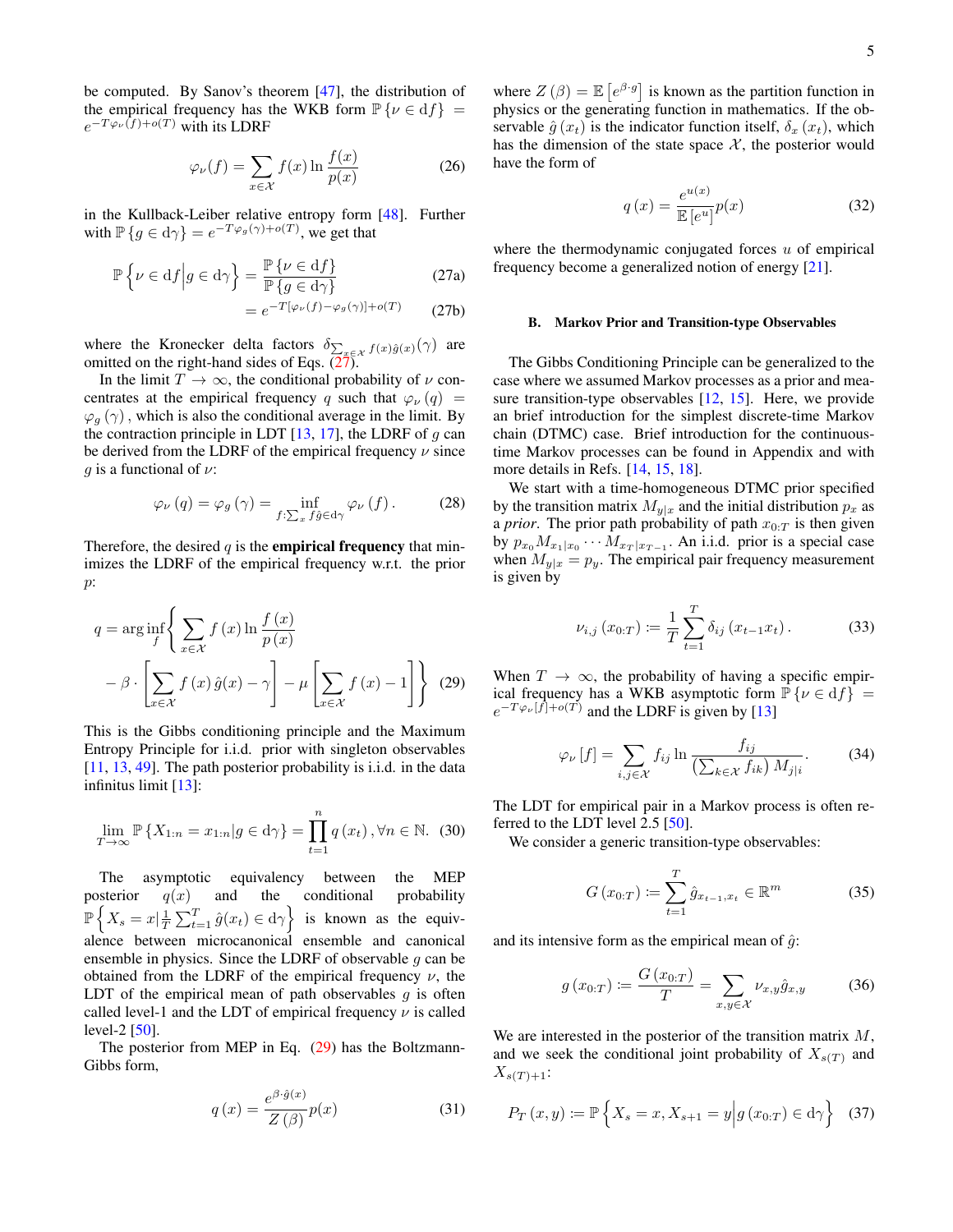where both  $s(T) \to \infty$  and  $T - s(T) \to \infty$  as  $T \to \infty$  [\[12\]](#page-14-38). Then, as the system reaches its steady state as  $s(T) \to \infty$ , the conditional probability  $P_T(x, y)$  satisfies

<span id="page-5-3"></span>
$$
\lim_{T \to \infty} P_T \left( x_{s(T)}, x_{s(T)+1} \right) = \lim_{T \to \infty} \mathbb{E} \left[ \nu | g \in \mathbf{d}\gamma \right] \tag{38}
$$

as proven rigorously by Ref. [\[12\]](#page-14-38). Csiszar *et al.* further proved that the posterior from conditioning is a timehomogeneous Markov process in the data infinitus limit Csiszár *et al.* [\[12\]](#page-14-38). Specifically, if we denote  $q_{ij}$  =  $\lim_{T\to\infty} \mathbb{E} \left[ \nu | g \in d\gamma \right], q_i = \sum_{j \in \mathcal{X}} q_{ij},$  and  $q_{j|i} = q_{ij}/q_i$ , then, for any  $n$ ,

$$
\lim_{T \to \infty} \mathbb{P}\left\{ X_{s:s+n} = x_{0:n} \middle| g \in d\gamma \right\} = q_{x_0} \prod_{t=1}^n q_{x_t | x_{t-1}}.
$$
 (39)

The limiting form of the conditional expectation of empirical pair frequency, *i.e.*  $q_{ij}$ , can be computed by the contraction principle [\[17\]](#page-14-13) by the LDT of empirical frequencies in DTMC [\[13\]](#page-14-12). Since we have

$$
\mathbb{P}\left\{\nu \in \mathrm{d}f \middle| g \in \mathrm{d}\gamma\right\} = e^{-T[\varphi_{\nu}(f) - \varphi_{g}(\gamma)] + o(T)} \delta_{\sum_{i,j \in \mathcal{X}} f_{ij} \hat{g}_{i,j}}(\gamma),
$$

the contraction principle in the LDT tells us that

$$
q = \arg\inf_{f} \left\{ \varphi_{\nu} \left[ f \right] - \beta \cdot \left( \sum_{i,j} f_{ij} \hat{g}_{i,j} - \gamma \right) - \sum_{i} \sigma_{i} \sum_{j} \left( f_{ij} - f_{ji} \right) - \mu \left( \sum_{i,j} f_{ij} - 1 \right) \right\}.
$$
 (40)

The desired  $q$  is the empirical frequency that minimizes the LDRF  $\varphi_{\nu}[f]$  under the typicality constraint  $\sum_{i,j \in \mathcal{X}} f_{ij} \hat{g}_{i,j} \in$  $d\gamma$ , stationarity constraint

<span id="page-5-6"></span>
$$
\sum_{j \in \mathcal{X}} f_{ij} = \sum_{j \in \mathcal{X}} f_{ji},\tag{41}
$$

and the normalization constraint  $\sum_{i,j\in\mathcal{X}} f_{ij} = 1$ . The MEP here is using the "entropy" given by the LDRF of empirical pair frequencies  $\varphi_{\nu}$  [f] in Eq. [\(34\)](#page-4-2), which is *not* the Kullback-Leibler relative entropy between the prior pair probability and the posterior pair probability. As shown Eq. [\(73\)](#page-8-1),  $\varphi_{\nu}$  [f] is in fact a combination of two relative entropies when one assumes an i.i.d. prior.

Taking the derivative of  $\{\cdots\}$  in Eq. [\(40\)](#page-5-1) w.r.t. f gives us

$$
\beta \cdot \hat{g}_{i,j} = \ln \frac{f_{ij}}{\left(\sum_{k \in \mathcal{X}} f_{ik}\right) M_{j|i}} + \sigma_j - \sigma_i - \mu,\qquad(42)
$$

which leads to the posterior transition matrix in the following form:

$$
\frac{f_{ij}}{\sum_{k \in \mathcal{X}} f_{ik}} = M_{j|i} \frac{e^{\beta \cdot \hat{g}_{i,j}} e^{-\sigma_j}}{e^{-\mu} e^{-\sigma_i}}.
$$
(43)

By summing over  $j$  on both sides, one gets

$$
e^{-\mu}e^{-\sigma_i} = \sum_{j \in \mathcal{X}} M_{j|i} e^{\beta \cdot \hat{g}_{i,j}} e^{-\sigma_j}, \tag{44}
$$

which implies that  $e^{-\mu}$  is an eigenvalue  $\lambda$  of the tilted matrix

<span id="page-5-5"></span>
$$
\tilde{M}_{ij} := M_{j|i} e^{\beta \cdot \hat{g}_{i,j}} \tag{45}
$$

and  $e^{-\sigma_i}$  is the corresponding right eigenvector  $r_i$ . The posterior transition matrix then takes the form of

<span id="page-5-4"></span>
$$
\bar{M}_{j|i} = \frac{r_j(\beta)}{\lambda(\beta) r_i(\beta)} M_{j|i} e^{\beta \cdot \hat{g}_{i,j}}.
$$
 (46)

The stationary marginal distribution of the posterior Markov chain with transition matrix  $\overline{M}_{j|i}$  is  $l_i r_i$ , where  $l_i$  is the left eigenvector. The posterior stationary pair frequency in the steady state is then

<span id="page-5-2"></span>
$$
q_{ij} = l_i \frac{\tilde{M}_{ij}}{\lambda} r_j = l_i \frac{M_{j|i} e^{\beta \cdot \hat{g}_{i,j}}}{\lambda} r_j.
$$
 (47)

The eigenvalue and eigenvectors here are actually the Perron-Frobenius eigenvalue  $\lambda_{\text{max}}$  of the tiled matrix M [\[13–](#page-14-12) [15\]](#page-14-9). An intuitive way to see this is by plugging the  $q$  from different eigenvalues in Eq. [\(47\)](#page-5-2) back into Eq. [\(40\)](#page-5-1). We will notice that for a fixed  $\beta$ , we are finding the  $q_{ij}$  from different eigenvalues that minimizes  $\beta \cdot \gamma - \ln \lambda(\beta)$ , implying that we should choose the largest eigenvalue  $\lambda_{\text{max}}$ . A more rigorous way is as followed. Notice that the result of the MEP calculation in Eq. [\(40\)](#page-5-1) is by the contraction principle the LDRF of the path observable  $g = G/T$ . We can easily see that the LDRF of  $g$  can be rewritten as

<span id="page-5-1"></span>
$$
\varphi_g(\gamma) = \varphi_\nu(q) = \sum_{i,j \in \mathcal{X}} q_{ij} \ln \frac{e^{\beta(\gamma) \cdot \hat{g}_{i,j}} r_j}{\lambda_{\text{max}} r_i}
$$
(48a)

$$
= \sum_{i,j \in \mathcal{X}} q_{ij} \beta(\gamma) \cdot \hat{g}_{i,j} - \ln \lambda_{\max} [\beta(\gamma)] \qquad (48b)
$$

$$
= \beta(\gamma) \cdot \gamma - \ln \lambda_{\max} [\beta(\gamma)]. \tag{48c}
$$

We now compare this with the process of computing  $\varphi_q$  by the Gärtner-Ellis theorem. The LDRF of  $g$  can be obtained by

$$
\varphi_g\left(\gamma\right) = \sup_{\beta} \left[\beta \cdot \gamma - \psi_g\left(\beta\right)\right] \tag{49}
$$

where  $\psi_g(\beta) = \lim_{T \to \infty} \frac{1}{T} \ln \mathbb{E} \left[ e^{\beta \cdot G} \right]$  is the sCGF of g. Since  $G := \sum_{t=1}^{T} \hat{g}_{x_{t-1},x_t}$ . We can see that

$$
\mathbb{E}\left[e^{\beta \cdot G}\right] = \sum_{x_{0:T}} p_{x_0} \prod_{t=1}^T M_{x_t | x_{t-1}} e^{\sum_{t=1}^T \beta \cdot \hat{g}_{x_{t-1}, x_t}}
$$
(50a)

$$
= p \cdot \left( Me^{\beta \cdot \hat{g}} \right)^T \mathbf{1} = e^{T \ln \lambda_{\text{max}} + o(T)} \tag{50b}
$$

where  $\mathbf{1} = (1, 1, \dots, 1)^{\mathsf{T}}$  is a column vector with all components equal to 1. It then follows that  $\psi_q(\beta) = \ln \lambda_{\text{max}}(\beta)$ .

#### <span id="page-5-0"></span>IV. CANONICAL POSTERIOR AND MAXIMUM CALIBER PRINCIPLE

#### A. Formulation of the Maximum Caliber Principle

We now formulate the Maximum Caliber Principle (MCP) with a rather novel derivation different from the axiomatic approach  $[28-34]$  $[28-34]$ . We recall that the intensive form g of the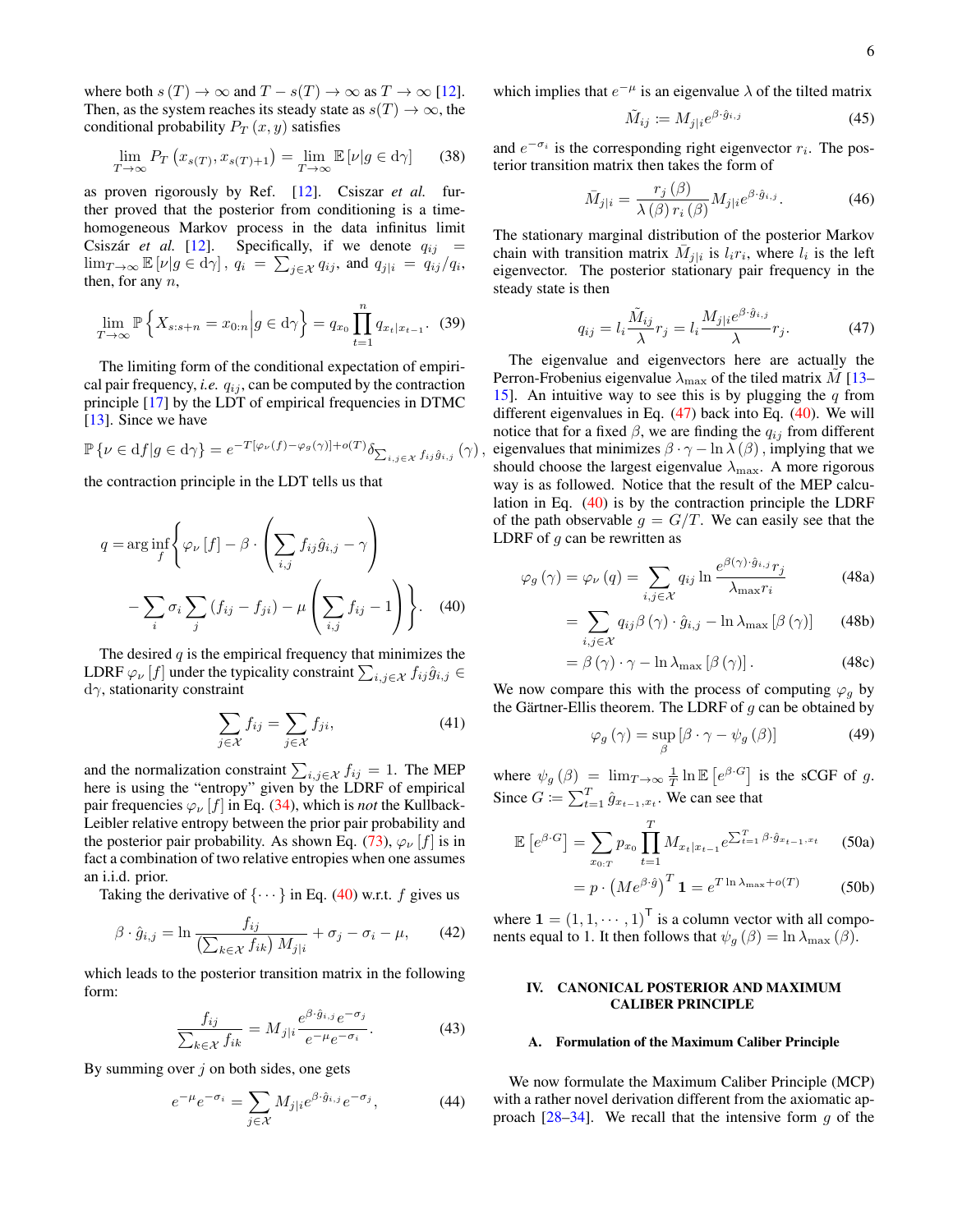$\bar{\Gamma}_T$ . This leads to the canonical Boltzmann-Gibbs exponential

<span id="page-6-1"></span>
$$
\mathbb{Q}_{\beta}\left(x_{0:L}\right) = \frac{e^{\beta \cdot G(x_{0:T})}}{\mathbb{E}\left[e^{\beta \cdot G(x_{0:T})}\right]} \mathbb{P}\left(x_{0:L}\right) \tag{54}
$$

where  $\beta$  is determined by  $\bar{\Gamma}_T$ . Note that in our derivation, the legitimacy of using the MCP is based on the LLN of the thermodynamic observable G in the data infinitus limit  $T \rightarrow$  $\infty$ . Applying the MCP to finite T is an approximation.

path measure:

### B. Properties of the Maximum Caliber Principle

The MCP formulated above has several nice properties as we summarize them here.

#### *1. Minimum Tilting and Sufficient Statistics*

From our discussion, the MCP is the minimum, necessary exponential tilting on the path probability to give a posterior such that the measurement is typical under it, *cf.* Refs. [\[16,](#page-14-10) [51\]](#page-15-3): the CPM in the MCP is given by a simple linear form,

$$
\ln \frac{d\mathbb{Q}_{\beta}}{d\mathbb{P}} = \beta \cdot G - \Psi(\beta) = T [\beta \cdot g - \psi(\beta)] + o(T). (55)
$$

Compared this to the general tilting in CPM previously shown in Eq. [\(22\)](#page-3-3), all the nonlinear terms  $O(\delta \gamma^2)$  and also  $\ln \frac{\mathbb{Q}_{\beta}\{x_{0:T} | G(x_{0:T})\}}{\mathbb{P}\{x_{0:T} | G(x_{0:T})\}} = 0$  are set to zero in the MCP. The latter, in fact, implies that the RND from the MCP is a function of path only through the observable  $G$ . The condition

$$
\mathbb{Q}_{\beta}\left\{x_{0:T}|G\in\mathrm{d}\Gamma\right\}=\mathbb{P}\left\{x_{0:T}|G\in\mathrm{d}\Gamma\right\},\qquad(56)
$$

<span id="page-6-0"></span>means that the conditional probability of an observed event  ${G \in d\Gamma}$  is the same for the whole family, independent to the parameters  $\beta$ . When we measure the observable G, we only have information about the level set of G. We do not have any information inside a level set of  $G$ , so the posterior distribution inside is kept the same as the prior. In a sense, the fact that  $\mathbb{Q}_{\beta} \{x_{0:T} | G(x_{0:T}) \in d\Gamma\}$  is independent to  $\beta$  means that the measurement of G have captured a "full information" of  $\beta$ . In statistics, such an observable G is said to be a *sufficient statistic* of the parameters  $\beta$ . The fact that the RND is a functional of G implies that G is a sufficient statistic of  $\beta$  is known as the Fisher-Neyman factorization theorem. The Pitman-Koopman-Darmois theorem in statistics tells us that only the exponential family has a finite-dimensional sufficient statistics when sample size increases, among the families whose range is independent to the parameters [\[52–](#page-15-4)[54\]](#page-15-5).

#### *2. Origin of the Emergent Thermodynamic Structure*

For each path prior  $\mathbb P$  and a given set of path observables of interest  $G(x_{0:T})$ , the MCP gives an exponential family of

extensive thermodynamic observable  $G(x_{0:T})$  is assumed to satisfy the LLN. The ideal data infinitum will give us a definite value of the observable  $q$ . Since the measured value is deterministic, any i.i.d. copy of the system will give us the same value of  $g$ , although generally with different microscopic path  $x_{0:T}$ . Hence, if we have many i.i.d. copy of the system (either mentally or physically) and if each of them has infinitely long trajectory, then the empirical mean of the path measurements will be exactly the same as any one of i.i.d. realization. We can thus use the one value we had to compute the posterior path measure from these i.i.d. copies by "the MEP for i.i.d. (path) sampling". The resulting calculation is historically called the Maximum Caliber Principle [\[27,](#page-14-22) [28\]](#page-14-23).

More precisely and more generally, suppose we have  $n$  i.i.d. systems,  $n \in \mathbb{N}$ , with each of the system providing us length- $T$  measurement of an extensive path observable  $G$  with value  $\Gamma_T^{(i)}$  where  $i \in \{1, 2, \cdots, n\}$ . We can then compute the empirical mean of  $\tilde{G}$  for these i.i.d. systems,

$$
\bar{\Gamma}_T := \frac{1}{n} \sum_{i=1}^n \Gamma_T^{(i)}.
$$
\n(51)

We assume an arbitrary prior path measure  $P$  that can give us path probability from  $x_0$  to  $x_L$ , *i.e.*  $\mathbb{P}\{X_{0:L} = x_{0:L}\}\$  or in short as  $\mathbb{P}\{x_{0:L}\}\)$ , where  $L \geq T$  and  $L$  can be arbitrarily large. We now imagine  $N - n$  numbers of "imaginative i.i.d. copies of the system", with certain (unknown)  $\Gamma_T^{(i)}$  $T^{(i)}$  values for  $i \in \{n+1, \dots, N\}$ . The total empirical average of the N copies is

$$
\Gamma_T := \frac{1}{N} \sum_{i=1}^{N} \Gamma_T^{(i)} = \frac{n}{N} \bar{\Gamma}_T + \frac{1}{N} \sum_{i=n+1}^{N} \Gamma_T^{(i)},\tag{52}
$$

the MEP of i.i.d. sampling can give us a posterior by taking the infinite copy limit  $N \to \infty$ .

Denoting the "empirical frequency of length-L path" as  $f(x_{0:L})$ , we would compute

$$
\mathbb{Q}_{\beta}\left(x_{0:L}\right) = \arg\inf_{f} \left\{ \sum_{x_{0:L}} f\left(x_{0:L}\right) \ln \frac{f\left(x_{0:L}\right)}{\mathbb{P}\left(x_{0:L}\right)} - \beta \cdot \left[ \sum_{x_{0:T}} f\left(x_{0:T}\right) G\left(x_{0:T}\right) - \Gamma_T \right] \right\}
$$
(53)

where  $f$  are normalized path measures. Note that since the constraint is only up to time  $T$ , we can decompose the optimization of f into the part  $f(x_{0:T})$  and the part for  $f(x_{T+1:L}|x_{0:T})$ . It can be straightforwardly shown that the optimization for  $f(x_{T+1:L}|x_{0:T})$  for every given  $x_{0:T}$  guarantees that the posterior stays as the prior for  $t > T$ , *i.e.*  $f(x_{T+1:L}|x_{0:T}) = \mathbb{P}(x_{T+1:L}|x_{0:T})$ . Only the first length-T of the path probability gets updated.

Now, we don't know the values of  $\Gamma_T^{(i)}$  $T^{(i)}$  in our mental i.i.d. copy,  $n < i \leq N$ . We can only "approximate"  $\Gamma_T$  by  $\overline{\Gamma}_T$ . Yet, we know that when  $T \to \infty$ , each and every  $\Gamma_T^{(i)}$  $T^{(i)}/T \rightarrow$  $\gamma$ . This means that with infinitely long trajectory  $\overline{T} \gg 1$ ,  $\bar{\Gamma}_T \in d\Gamma_T$  and we can compute Eq. [\(53\)](#page-6-0) with  $\Gamma_T$  replaced by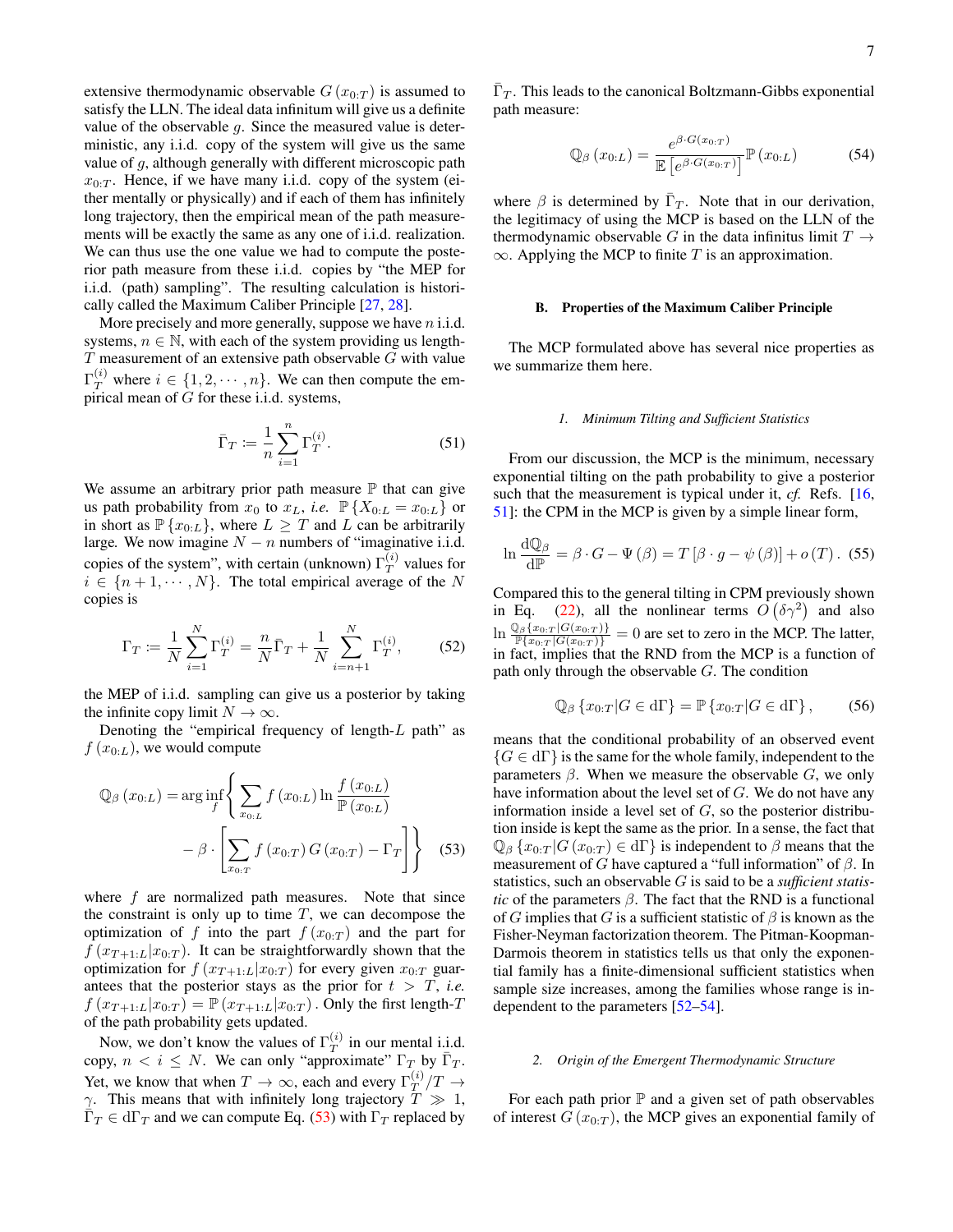potential posterior parameterized by  $\beta$  as the "excited states" and the prior  $\mathbb P$  as the "ground state" where  $\beta = 0$ . For a given measurement of  $G \in d\Gamma$ , the  $\beta$  in the posterior can be determined. In the calculation of Eq.  $(53)$ , the parameter  $\beta$  as a Lagrange multiplier is determined such that the mean value under the posterior  $\mathbb{Q}_{\beta}$  is the measured value Γ. The mean value of G under  $\mathbb{Q}_\beta$  can be obtained by the cumulant generating function (CGF) of G under  $\mathbb{P}$ :

$$
\Psi_T(\beta) \coloneqq \ln \mathbb{E}\left[e^{\beta \cdot G}\right] \tag{57}
$$

(assume it exists and is differentiable), which can be understood as the *free energy* in statistical physics. The desired β then satisfies

<span id="page-7-1"></span>
$$
\Gamma = \mathbb{E}_{\beta} [G] = \nabla \Psi_T (\beta) \tag{58}
$$

where  $\mathbb{E}_{\beta}$  [·] represents taking expectation under  $\mathbb{Q}_{\beta}$ . As  $\Psi_T$ is strictly convex, Eq. [\(58\)](#page-7-1) can be inverted to give an uniquely determined parameter

<span id="page-7-3"></span>
$$
\beta(\Gamma) = \nabla \Phi_T(\Gamma) \tag{59}
$$

by  $\Phi_T(\Gamma) = \beta(\Gamma) \cdot \Gamma - \Psi_T[\beta(\Gamma)]$  as the Legendre transform of  $\Psi_T$ . We also notice that

$$
\Phi_{T}\left(\Gamma\right) = \ln \frac{\mathrm{d}\mathbb{Q}_{\beta\left(\Gamma\right)}}{\mathrm{d}\mathbb{P}}\left(\Gamma\right) \tag{60}
$$

characterizes the change of measure from  $\mathbb P$  to the posterior  $\mathbb{Q}_{\beta(\gamma)}$  and is thus a generalized notion of entropy [\[9,](#page-14-6) [10\]](#page-14-7). That is,  $\beta$  is the "entropic force". A pair of "thermodynamic-like" equations for the  $\Phi_T$  and the  $\Psi_T$  can be written down:

$$
\mathrm{d}\Phi_T\left(\Gamma\right) = \beta\left(\Gamma\right) \cdot \mathrm{d}\Gamma\tag{61a}
$$

$$
d\Psi_T(\beta) \in d\Gamma(\beta) \cdot d\beta. \tag{61b}
$$

Relations above can be done in an "intensive" way. If we define  $\gamma \coloneqq \Gamma/T$ ,

$$
\phi_T(\gamma) \coloneqq \Phi_T(T\gamma)/T,\tag{62}
$$

and  $\psi_T(\beta) \coloneqq \Psi_T(\beta)/T$ , then the "intensive" parameter has the form of  $\beta_i = \frac{\partial \Phi_T(\Gamma)}{\partial \Gamma_i}$  $\frac{\delta_{T}(\Gamma)}{\partial \Gamma_{i}}=\frac{\partial\phi_{T}(\gamma)}{\partial\gamma_{i}}$  $\frac{\partial \mathcal{P}(\gamma)}{\partial \gamma_i}$ . In the data infinitus limit  $T \to \infty$ , we have  $\phi_T \to \varphi_g$  and  $\psi_T \to \psi_g$ . Eqs. [\(61\)](#page-7-2) becomes the two fundamental statistical thermodynamic equations shown in Eqs.  $(21)$ . These Eqs.  $(61)$  from the MCP can be treated as the "mesoscopic" origin of the emergent thermodynamic structure in the data infinitum [\[20\]](#page-14-15).

#### *3. Maximum-Likelihood Estimator and the Gärtner-Ellis Theorem*

The uniquely determined  $\beta(\Gamma)$  is actually the  $\beta$ that maximizes the likelihood of observing the event  $\mathbb{Q}_{\beta}$  { $G(x_{0:T}) \in d\Gamma$ } among the exponential family. We have

$$
\sup_{\beta} \mathbb{Q}_{\beta} \left\{ G \in \mathrm{d}\Gamma \right\} = \sup_{\beta} \frac{e^{\beta \cdot \Gamma}}{Z(\beta)} \mathbb{P} \left\{ G \in \mathrm{d}\Gamma \right\} \tag{63a}
$$

 $=$ 

$$
=e^{\sup_{\beta}[\beta\cdot\Gamma-\Psi_{T}(\beta)]}\mathbb{P}\left\{G\in\mathrm{d}\Gamma\right\}.\quad(63b)
$$

Therefore, the predicted β from Eq. [\(59\)](#page-7-3) is also the *maximumlikehood estimator* in statistics. We also see that the entropy  $\Phi_T$  here is actually maximized as the Legendre-Fenchel transform of the CGF  $\Psi_T$ ,

<span id="page-7-4"></span>
$$
\Phi_T \left( \Gamma \right) = \sup_{\beta} \left[ \beta \cdot \Gamma - \Psi_T \left( \beta \right) \right]. \tag{64}
$$

Eq. [\(64\)](#page-7-4) clearly gives rise to the Gärtner-Ellis Theorem in Eq. [\(17\)](#page-3-5). The Gärtner-Ellis Theorem in the LDT actually reflects the existence of the canonical exponentially-tiltied posterior of the MCP.

## <span id="page-7-0"></span>V. COMPARISON BETWEEN MAX ENTROPY AND MAX CALIBER

Both the MEP and the MCP introduced above are formulated in the ideal data infinitus limit. They lead to asymptotic equivalent posteriors and the same asymptotic statistics for the observable [\[14,](#page-14-21) [15\]](#page-14-9). However, the MEP and the MCP are conceptually very different, and their differences can only be seen when observing transition-type observable.

<span id="page-7-2"></span>In the MEP formulated above, we started with either an i.i.d. prior or a time-homogeneous Markov prior. Then, through Gibbs conditioning principle [\[11,](#page-14-8) [13\]](#page-14-12) and its Markov extension [\[12,](#page-14-38) [14,](#page-14-21) [15\]](#page-14-9), conditional probabilities are then connected to the conditional average empirical frequencies, specifically in Eq. [\(25\)](#page-3-2) and Eq. [\(38\)](#page-5-3). The LDP then allows one to use the contraction principle in LDT [\[17,](#page-14-13) [19\]](#page-14-14) to compute the conditional average empirical frequencies by a maximum/minimum entropy computation, with entropy given by the LDRF of empirical frequencies in LDT level 2 [\[47\]](#page-14-37) and level 2.5 [\[50,](#page-15-2) [55,](#page-15-6) [56\]](#page-15-7). The posterior of the MEP is a timehomogeneous Markov chain with transition matrix given by  $\overline{M}_{j|i}$  defined in Eq. [\(46\)](#page-5-4). Note that the MEP is about the dynamics, *i.e.* the transition matrix. The Markov extension of the Gibbs conditioning principle does not tell us the posterior initial distribution [\[12\]](#page-14-38). As the information of initial distribution of a Markov process vanishes in the limit  $T \to \infty$ , we consider the inference of the initial distribution as an issue separate from the dynamics inference.

On the other hand, the MCP is formulated by assuming that the single measurement of the observable  $g(x_{0:\infty}) :=$  $\lim_{T \to \infty} \frac{G(x_0, r)}{T} \in d\gamma$  from the ideal infinite-long trajectory  $x_{0:\infty}$  is one sample of an imaginative i.i.d. "multiverse", akin to the many-world interpretation in quantum physics. Since  $g(x_{0:\infty})$  is deterministic in the data infinitus limit, the one measurement we had is enough to infer the imaginative "empirical mean of the i.i.d. multiverse", which allows us to use a traditional MEP for i.i.d. prior and singleton observables. We compute the posterior from the MEP of i.i.d. paths for an given  $T$  and then taken the data infinitus limit.

In MCP, the canonical posterior length- $L$  path probability we get from a length-T measurement  $g(x_{0:T}) :=$  $G(x_{0:T})/T \in d\gamma_T$  is given by Eq. [\(54\)](#page-6-1). While it is known that a transition-type path observable  $G(x_{0:T})$  =  $\sum_{t=1}^{T} \hat{g}_{x_{t-1},x_t}$  leads to a Markov process in the MCT [\[57\]](#page-15-8),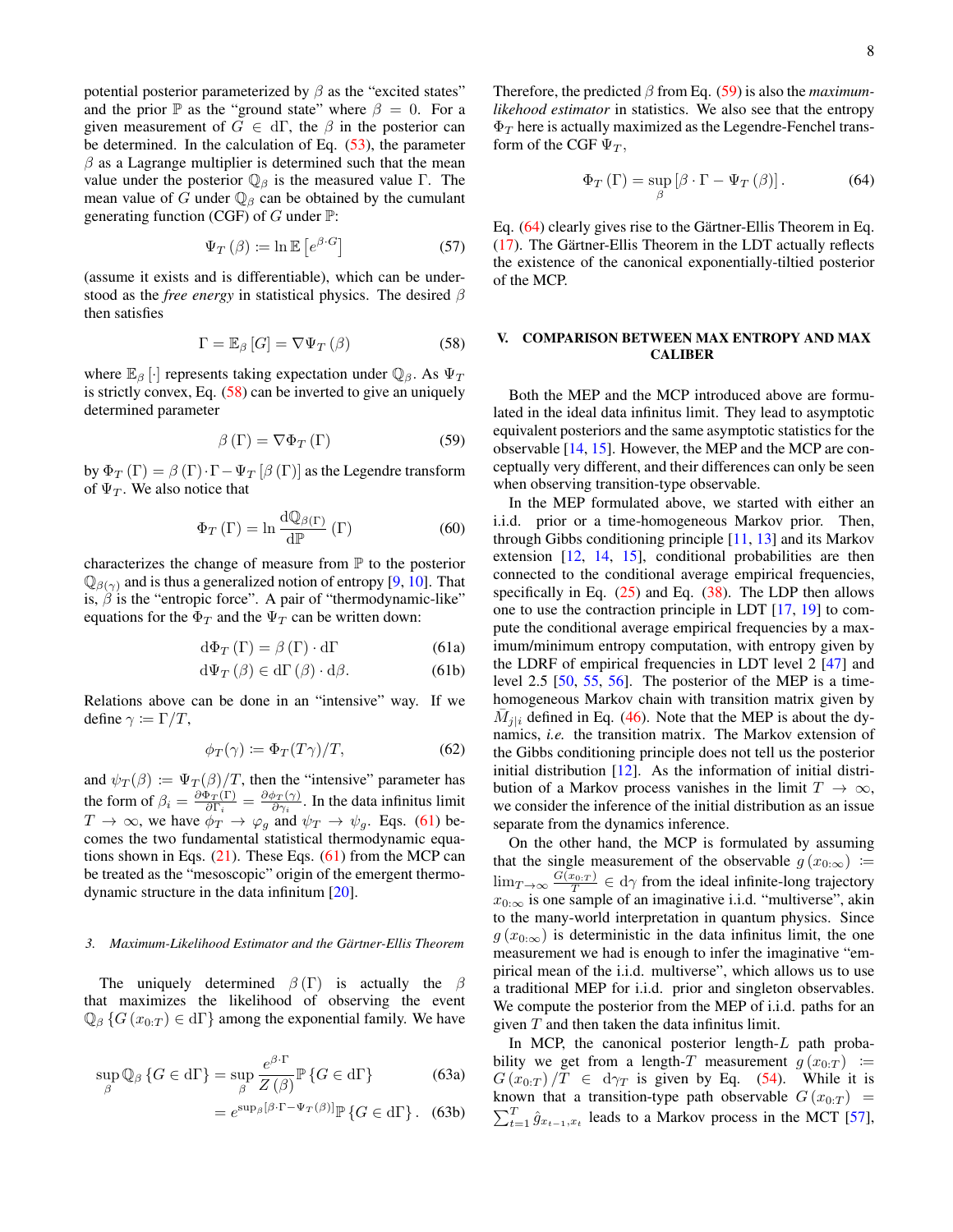it is less known that this canonical posterior is actually timeinhomogeneous for  $0 \le t \le T$  when we have finite data with length  $T < \infty$  and only becomes time-homogeneous in the data infinitus limit  $T \to \infty$  [\[15\]](#page-14-9). We revisit this timeinhomogeneity issue briefly below.

With a time-homogeneous DTMC prior characterized by initial distribution  $p_{x_0}$  and transition matrix  $M_{y|x}$  (i.i.d. as a special case when  $M_{y|x} = p_y$ , the posterior from the MCP is

<span id="page-8-2"></span>
$$
\mathbb{Q}_{\beta}\left\{x_{0:L}\right\} = \frac{p_{x_0}}{Z_T} \prod_{t=1}^T \tilde{M}_{x_{t-1},x_t} \prod_{t=T+1}^L M_{x_t|x_{t-1}} \tag{65}
$$

where  $\tilde{M}_{i,j} = M_{j|i} e^{\beta \cdot \hat{g}_{i,j}}$  is the tilted matrix defined in Eq. [\(45\)](#page-5-5) and

$$
Z_T = p \cdot \left( Me^{\beta \cdot \hat{g}} \right)^T \mathbf{1} \asymp \lambda_{\text{max}}^T \tag{66}
$$

where  $\lambda_{\text{max}}$  is the largest eigenvalue of  $M.$  We first show that Eq. [\(65\)](#page-8-2) gives a time-inhomogeneous Markov structure for  $0 \le t \le T$ . We compute the posterior conditional probability from time  $t - 1$  to  $t$ :

$$
\hat{M}_{x_t|x_{t-1}}^{T-t} := \mathbb{Q}_{\beta} \left\{ X_t = x_t | X_{t-1} = x_{t-1} \right\} \tag{67a}
$$

$$
= \frac{v_{x_t}(T-t)}{v_{x_{t-1}}(T-t+1)} \tilde{M}_{x_{t-1},x_t}
$$
 (67b)

where  $v(n) = \tilde{M}^n 1$ . Notation  $v_j(s)$  represents the j-th component of the vector v. The t-dependence of  $\hat{M}$  clearly shows the time inhomogeneity.

The initial distribution from the MCP posterior is given by

$$
\hat{q}_x^T := \mathbb{Q}_\beta(X_0 = x) = p_x \frac{v_x(T)}{Z_T}.\tag{68}
$$

The Markov structure of the joint distribution in Eq. [\(65\)](#page-8-2) is thus by the following expression:

<span id="page-8-4"></span>
$$
\mathbb{Q}_{\beta}\left\{x_{0:L}\right\} = q_{x_0}^T \prod_{s=1}^T \hat{M}_{x_s|x_{s-1}}^{T-s} \prod_{t=T+1}^L M_{x_t|x_{t-1}}.\tag{69}
$$

When the data infinitus limit is taken, the MCP posterior transition matrix  $\hat{M}$  converge to the time-homogeneous posterior transition matrix from MEP,

$$
\lim_{s \to \infty} \hat{M}_{y|x}^s = \frac{r_y}{\lambda_{\text{max}} r_x} M_{y|x} e^{\beta \cdot \hat{g}_{x,y}} = \bar{M}_{y|x}.
$$
 (70)

Therefore, the posterior path probability from MCP is asymptotic equivalent to the one from MEP [\[14,](#page-14-21) [15\]](#page-14-9). The initial distribution converges to

$$
q_x := \lim_{T \to \infty} \hat{q}_x^T = \frac{p_x r_x}{\sum_{x \in \mathcal{X}} p_x r_x}.
$$
 (71)

The posterior of MCP in the idealized data infinitus limit is then

<span id="page-8-3"></span>
$$
\mathbb{Q}_{\beta}\left\{x_{0:\infty}\right\} = \frac{p_{x_0}r_{x_0}}{\sum_{x \in \mathcal{X}} p_x r_x} \prod_{t=1}^{\infty} \bar{M}_{x_t|x_{t-1}} \tag{72}
$$

We note here that if we follow the standard "thermodynamic" concept of applying the limiting result back to the finite case as a leading order approximation  $[1]$ , we would use the measured value  $\gamma_T$  from  $g(x_{0:T})$ ,  $T \gg 1$  to get  $\beta(\gamma_T)$ ,  $\lambda_{\text{max}}$ and r. Then, use Eq.  $(72)$  as the posterior of MCP, instead of using Eq. [\(69\)](#page-8-4).

### <span id="page-8-0"></span>VI. MEASUREMENT-PREDICTED SYMMETRY BREAKING

We now provide two examples of the symmetry-breaking indicated by the measurement, using the posterior probabilistic models from MEP and MCP.

### A. Transition-type Measurement and Time Correlation

When a pair frequency is measured in a discrete-time Markov chain, the LDRF is given by LDT 2.5,  $\varphi_{\nu}(f)$  =  $\sum_{i,j \in \mathcal{X}} f_{ij} \ln \frac{f_{ij}/f_i}{M_{j|i}}$ . If the prior process is i.i.d., *i.e.*  $M_{j|i} =$  $p_i$ , the time correlation in the posterior is solely indicated by the measurement. This leads to an informative decomposition of the LDRF  $\varphi_{\nu}(f)$  of LDT 2.5 in DTMC,

<span id="page-8-1"></span>
$$
\sum_{i,j\in\mathcal{X}} f_{ij} \ln \frac{f_{ij}}{f_i p_j} = \sum_{i,j\in\mathcal{X}} f_{ij} \ln \frac{f_{ij}}{f_i f_j} + \sum_{i\in\mathcal{X}} f_i \ln \frac{f_i}{p_i}.
$$
 (73)

The entropy for a DTMC is actually the mutual information between the two consequent states and the relative entropy between the empirical distribution and the prior. These two terms should be understood as follows: there are two parts in the model assumption: 1) i.i.d. and 2) the form of the probability distribution. The first term reports the deviation from i.i.d., and the second term gives deviation from the probability distribution. The significance of this result is that these two different kinds of deviations from the model can be quantified by a single "quantity", the entropy (mutual information) of dependence and the entropy of deviation of the distribution are simply added together. We consider this relation as one fundamental reason why mutual information is a natural measure of dependence. This result connects the LDT 2.5 for DTMC [\[13\]](#page-14-12) to Sanov's theorem [\[47\]](#page-14-37) and information theory [\[58\]](#page-15-9).

Furthermore, with the i.i.d. prior  $\mathbb{P}\left\{x_{0:\infty}\right\} = \prod_{t=0}^{\infty} p(x_t)$ but a general transition-type observable  $g$  defined in Eq. [\(36\)](#page-4-3). The MEP will give us a posterior transition matrix  $\vec{M}_{j|i}$  defined in Eq.  $(46)$ . Moreover, because of the i.i.d. prior, the Bayesian conditional pair probability is the same for any  $s = \{1, \cdots, T\}$ :

$$
\mathbb{P}\left\{X_{s-1}=x, X_s=y|g\in\mathrm{d}\gamma_T\right\}=\mathbb{E}\left[\nu_{x,y}|g\in\mathrm{d}\gamma_T\right] \tag{74}
$$

where  $\nu$  is the empirical pair frequency defined in Eq. [\(33\)](#page-4-4). This means that the posterior initial distribution is given by the posterior stationary distribution  $l_xr_x$  of the transition matrix  $M$ . The posterior path probability from the MEP is then

$$
\mathbb{Q}_{\beta}^{\text{MEP}}\left\{x_{0:\infty}\right\} = l_{x_{0}} r_{x_{0}} \prod_{t=1}^{\infty} \bar{M}_{x_{t}|x_{t-1}} \tag{75}
$$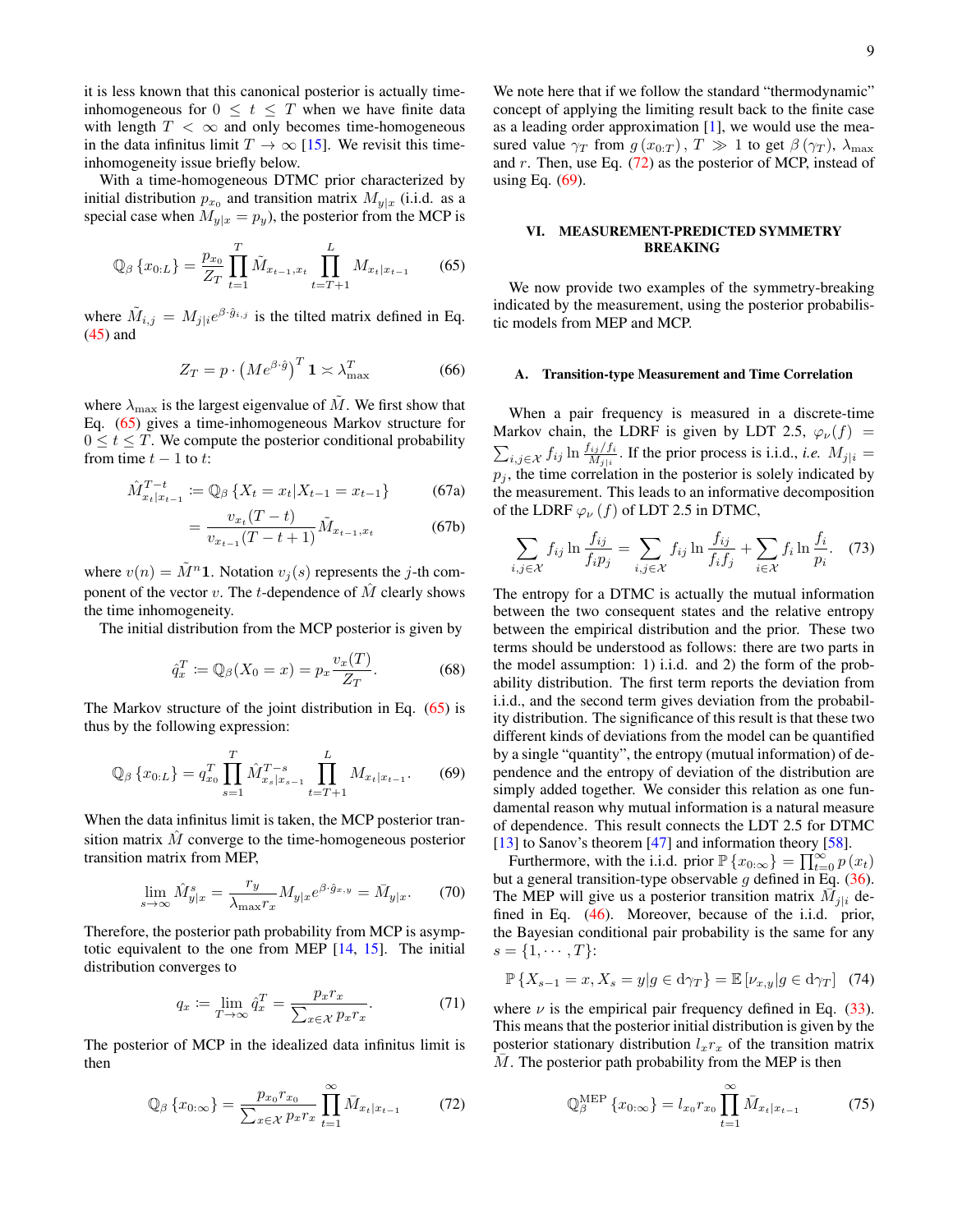On the other hand, the posterior path probability from the MCP, according to Eq. [\(72\)](#page-8-3), is given by

$$
\mathbb{Q}_{\beta}^{\text{MCP}}\left\{x_{0:\infty}\right\} = \frac{p_{x_0}r_{x_0}}{\sum_{x \in \mathcal{X}} p_x r_x} \prod_{t=1}^{\infty} \bar{M}_{x_t|x_{t-1}}.
$$
 (76)

We see that the two posteriors have different posterior initial distributions but the posterior path measures are asymptotically equivalent. Both posteriors have a data-induced Markov structure with the same transition matrix  $\overline{M}$ . Time correlation emerges in measuring the transition-type observable.

#### B. Non-Gradient Observable and Irreversibility

For a possibly non-equilibrium Markov process, the natural ground state would be the state with detailed balance [\[59,](#page-15-10) [60\]](#page-15-11). We show here that when a detailed balanced prior is used, we can predict nonequilibrium posterior only when the path observable  $g$  is non-symmetric under path reversal. The entropy production at the nonequilibrium steady state (NESS) in the posterior is then shown to be in Onsager's form [\[35,](#page-14-26) [36\]](#page-14-27).

For DTMC, the path observable we measure is

$$
g(x_{0:T}) \coloneqq \frac{1}{T} \sum_{t=1}^{T} \hat{g}_{x_{t-1}, x_t}.
$$
 (77)

The posterior pair distribution at NESS was given by  $q_{ij} =$  $l_i\frac{M_{j|i}e^{\beta(\gamma)\cdot\hat{g}_{i,j}}}{\lambda}$  $\frac{1}{\lambda}$   $r_j$ . With detailed balance  $M_{j|i}$ , the entropy production at NESS (*a.k.a.* housekeeping heat, see [\[10\]](#page-14-7) for a review) would be

<span id="page-9-1"></span>
$$
q_{\text{hk}} := \sum_{i,j \in \mathcal{X}} q_{ij} \ln \frac{q_{ij}}{q_{ji}} = \sum_{i,j \in \mathcal{X}} q_{ij} \ln \frac{M_{j|i} e^{\beta(\gamma) \cdot \hat{g}_{i,j}}}{M_{i|j} e^{\beta(\gamma) \cdot \hat{g}_{j,i}}} \quad (78a)
$$

$$
= \sum_{i,j \in \mathcal{X}} q_{ij} \beta \cdot [\hat{g}_{i,j} - \hat{g}_{j,i}]. \tag{78b}
$$

We see that only the anti-symmetric part of the matrix  $\hat{g}_{i,j}$ contribute to the entropy production. Furthermore, due to the stationarity constraint of  $q_{ij}$  in Eq. [\(41\)](#page-5-6), the enetropy production is zero if the pair observable is gradient-like  $\hat{g}_{i,j} = u_j - u_i$ [\[15,](#page-14-9) [61\]](#page-15-12). These tells us that only the measurement from nonsymmetric, non-gradient transition observable  $\hat{g}_{i,j}$  can lead us to an non-equilibrium posterior DTMC.

For diffusion, we measure a set of values  $\gamma$  from the observable vector  $g(x_{0:T}) = \frac{1}{T} \int_0^T \hat{h}(x_t) dt + \frac{1}{T} \int_0^T \hat{g}(x_t) \circ dx_t$ . For later convenience, let us denote  $\gamma_{\hat{g}} := \frac{1}{T} \int_0^T \hat{g}(x_t) \circ dx_t$ . The posterior process is described by  $b_{\rho,J} = b + 2D(\beta \cdot \hat{g}) +$  $2D\nabla$  ln r according to Eq. [\(B9\)](#page-13-0) and Refs. [\[14,](#page-14-21) [15\]](#page-14-9). If  $\gamma_{\hat{g}} = 0$ , *i.e.* the measurement is not on the transitions, the posterior is only driven by a generalized gradient force, which lead to equilibrium posterior. The posterior can only be irreversible when  $\gamma_{\hat{g}} \neq 0$ . Furthermore, suppose we have detailed balanced prior b, the posterior entropy production at NESS is

$$
q_{\rm hk} := \int_{\mathcal{X}} J \cdot \left( D^{-1} b_{\rho,J} \right) \mathrm{d}x \tag{79a}
$$

<span id="page-9-2"></span>
$$
=2\beta \int_{\mathcal{X}} J \cdot \hat{g} \mathrm{d}x = 2\beta (\gamma) \cdot \gamma_{\hat{g}} \tag{79b}
$$

where  $J = \rho b_{\rho,J} - D \nabla \rho$  with  $\rho(x) = l(x)r(x)$ . Since J is divergence-free,  $q_{hk}$  can only be non-zero when  $\hat{q}$  is nongradient  $[14, 15]$  $[14, 15]$  $[14, 15]$ , *i.e.* with nonzero curl  $[62]$ .

Note that the entropy production in posterior Markov processes in both Eq.  $(78)$  and Eq.  $(79)$  can be summarized by the following expression in  $T \to \infty$ :

$$
q_{hk} = \beta(\gamma) \cdot [g(x_{0:T}) - g(x_{T:0})]
$$
 (80)

where  $x_{T:0}$  is the reversed trajectory of  $x_{0:T}$  and  $\gamma$  is the measured value of  $g(x_{0:T})$ . This is in fact a generalization to On-sager's theory [\[35,](#page-14-26) [36\]](#page-14-27). For arbitrarily nonequilibrium systems, the entropy production is the product of the irreversible part of the path observables  $q$  and the thermodynamic conjugated forces  $\beta$  of the whole observables g. The posterior Markov process can only be nonequilibrium if the path observable breaks path reversal symmetry  $g(x_{0:T}) \neq g(x_{T:0})$ in the data infinitus limit. The result here gives us a notion of the "underlying" equilibrium process for a non-equilibrium process. We start with a equilibrium prior and the data from measuring the observables  $g$  reveal the irreversibility of the process to us. The conjugated variables  $\beta(\gamma)$  drive the system from equilibrium to a non-equilibrium posterior process. Generic properties of the conjugated force  $\beta(\gamma)$  is further shown in the following section.

## <span id="page-9-0"></span>VII. THERMODYNAMIC FORCES AND THEIR STATISTICAL VARIATION

The thermodynamic conjugated forces  $\beta = \nabla \varphi_q$  parameterize posteriors and are functions of the measured values of the observable g, previously denoted as  $\gamma$ . The definite level of the conjugated forces are revealed when the data is infinite. When the data are large but finite, the values of  $q$  fluctuate leading to a fluctuating predicted conjugated force  $\beta(q)$ . The statistical variations of q and  $\beta$  (q) satisfy an uncertainty principle derived by Landau and Lifshitz from a linear theory of β [\[36\]](#page-14-27). We shall call it the *Asymptotic Thermodynamic Uncertainty Principle* (ATUP) here to better distinguish it from the recently-celebrated "thermodynamic uncertainty relation" in stochastic thermodynamics [\[63](#page-15-14)[–65\]](#page-15-15). The ATUP lead to debates on whether the temperature of a system (or more generally thermodynamic conjugated variables) actually fluctuates or not. These debates were settled by Mandelbrot who explained that the aforementioned ATUP was about the "estimation" of temperature one predicted from observation on our isolated system [\[37\]](#page-14-28). The estimation, as a function of energy, gives an prediction about the temperature of the reservoir the system once contacted with. Their values fluctuate due to the energy fluctuation in our system when we disconnected our system from the reservoir.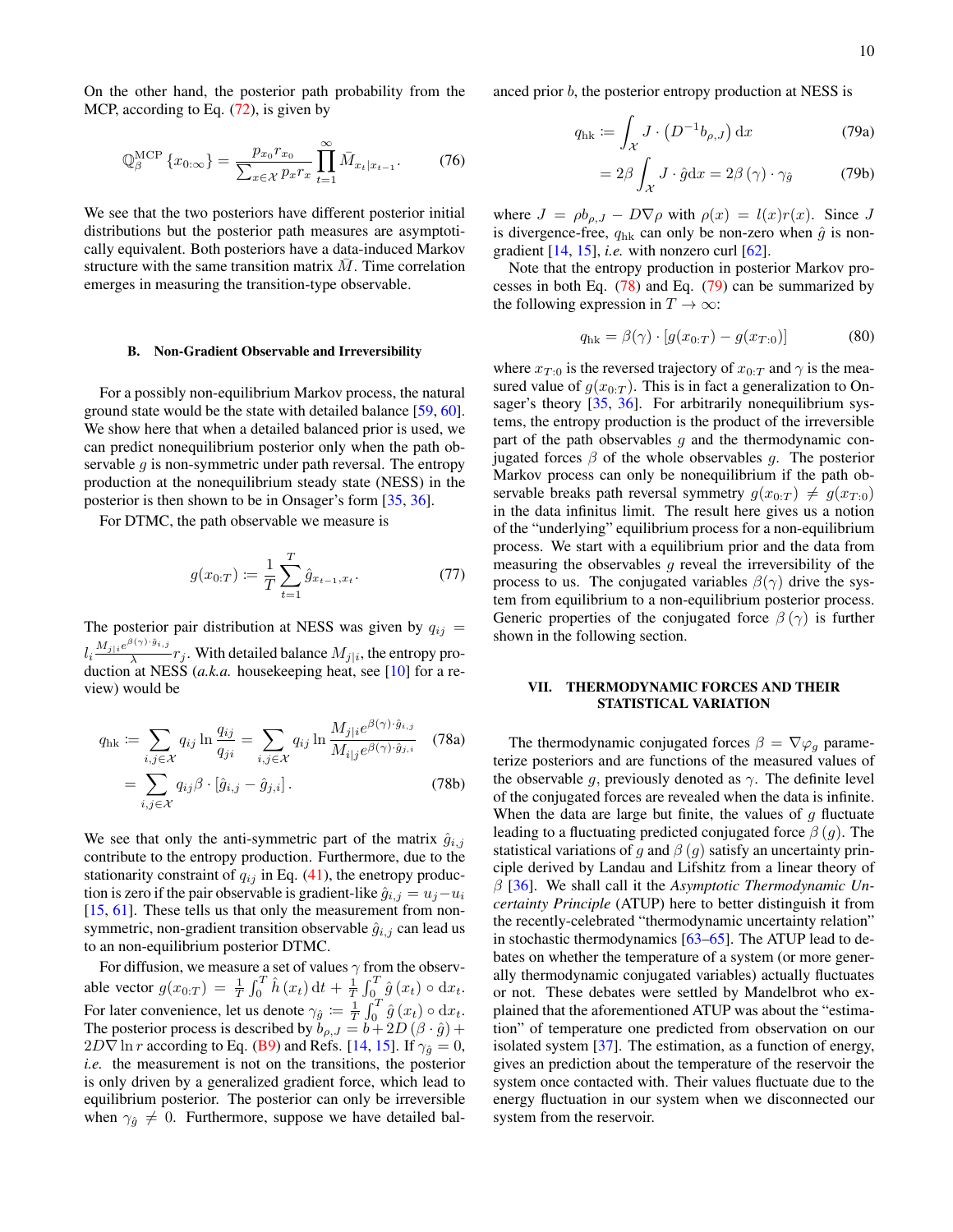Here, we present the LDT derivation of the ATUP and identify its mesoscopic origin. By doing so, we connect three results associated with the fluctuation of observables and thermodynamic conjugated forces: (1) the LDT formulation of the ATUP of Landau and Lifshitz for finite but large  $T$  and its relation to the reciprocal curvatures of LDRF  $\varphi$  and the sCGF  $\psi$ ; (2) the susceptibility of the statistics of observables due to variation of thermodynamic conjugated forces; (3) Schlögl's uncertainty relation [\[38,](#page-14-29) [39\]](#page-14-30) as the mesoscopic version of the ATUP. The LDRF of the conjugated forces we derived also allows us to access higher order cumulants of them.

#### A. Asymptotic Thermodynamic Uncertainty Principle (ATUP) and Reciprocal Curvatures of Entropy and Free Energy

Suppose our system of interest is described by the probabilistic model  $\mathbb{Q}_{\alpha}$  from either the MCP or the MEP with thermodynamic conjugated force  $\alpha$ . Here, since the posteriors from MEP and from MCP are asymptotically equivalent, we will work with the Botlzmann-Gibbs posterior from MCP. For a finite but large  $T$  measurement of  $g$ , the values of  $g$  fluctuates according to the probability  $e^{-T\varphi_{g,\alpha}(\gamma)+O(\ln T)}$ , where  $\varphi_{g;\alpha}$  is the LDRF of g under  $\mathbb{Q}_{\alpha}$ . The LDRF  $\varphi_{g;\alpha}$  is related to the LDRF of g under the reference measure  $\mathbb P$  by the exponential tilting of MCP:

$$
\varphi_{g;\alpha}(\gamma) = \varphi_g(\gamma) - [\alpha \cdot \gamma - \psi_g(\alpha)]. \tag{81}
$$

The sCGF of g under  $\mathbb{Q}_{\alpha}$  is

$$
\psi_{g;\alpha}(\eta) = \psi_g(\eta + \alpha). \tag{82}
$$

When  $\alpha = 0$ , we have  $\mathbb{Q}_0 \equiv \mathbb{P}$ . The mean and covariance of g under  $\mathbb{Q}_{\alpha}$ , in the leading order, would be given by the derivatives of its sCGFs  $\psi_{g;\alpha}(\eta)$  with  $\eta = 0$  plugged in, *e.g.*  $\mathbb{E}_{\alpha}[g] \sim \nabla \psi_g(\alpha)$  and  $T \text{CoV}_{\alpha}[g] \sim \nabla \nabla \psi_g(\alpha)$ .

Based on the measured value of  $q$ , we would predict the thermodynamic conjugated force by [\[66\]](#page-15-16)

$$
\beta(g) = \nabla \varphi_g \left( g \right) \tag{83}
$$

which is also a random variable because  $g$  fluctuates. For large T, the most-likely value of  $\beta$  is the correct one  $\alpha = \nabla \varphi_g(\gamma_\alpha)$ where  $\gamma_{\alpha} := \mathbb{E}_{\alpha}[g]$ . The fluctuation of  $\beta(g)$  under large but finite T can be approximated by the LDRF of  $\beta(g)$  under  $\mathbb{Q}_{\alpha}$ , again obtained by the contraction principle:

$$
\varphi_{\beta;\alpha}(\eta) = \inf_{y:\beta(y)=\eta} \varphi_{g;\alpha}(\eta)
$$
 (84a)

$$
= \varphi_{g;\alpha} \left( \nabla \psi_g \left( \eta \right) \right) \tag{84b}
$$

$$
= \varphi_{g;\alpha} (\nabla \psi_{g;\alpha} (\delta)). \tag{84c}
$$

For simplicity, we have denoted  $\delta = \eta - \alpha$  as the deviation of the predicted thermodynamic conjugated force.

By the convex duality between the LDRF  $\varphi_{g;\alpha}(\gamma)$  and the sCGF  $\psi_{g,\alpha}(\beta)$ , one has the reciprocality between the curvature (Hessian) of the two functions,

$$
\mathbf{I} = \left[ \nabla \nabla \varphi_{g;\alpha} (\gamma) \right] \left[ \nabla \nabla \psi_{g;\alpha} (\beta) \Big|_{\beta = \nabla \varphi_{g;\alpha} (\gamma)} \right] \tag{85a}
$$

$$
= \left[ \nabla \nabla \varphi_{g;\alpha}(\gamma) \big|_{\gamma = \nabla \psi_{g;\alpha}(\beta)} \right] \left[ \nabla \nabla \psi_{g;\alpha}(\beta) \right] \tag{85b}
$$

where  $I$  is the identify matrix. This allows one to compute the leading-order fluctuation of the thermodynamic forces  $\beta$ from its LDRF, we compute

$$
T\text{CoV}_{\alpha}\left[\beta\right] \sim \nabla \nabla \psi_{\beta;\alpha}\left(0\right) \tag{86a}
$$

<span id="page-10-1"></span><span id="page-10-0"></span>
$$
= \left[\nabla\nabla\varphi_{\beta;\alpha}\left(\nabla\psi_{\beta;\alpha}(0)\right)\right]^{-1}.\tag{86b}
$$

To continue, we compute

$$
\nabla \varphi_{\beta;\alpha}(\eta) = \delta \cdot \nabla \nabla \psi_{g;\alpha}(\delta)
$$
 (87)

and

$$
\nabla \nabla \varphi_{\beta;\alpha}(\eta) = \nabla \nabla \psi_{g;\alpha}(\delta) + \delta \cdot \nabla \nabla \nabla \psi_{g;\alpha}(\delta). \quad (88)
$$

Note that based on Eq. [\(86b\)](#page-10-0),  $\eta := \nabla \psi_{\beta,\alpha}(0)$  takes the value such that  $0 = \nabla \varphi_{\beta;\alpha}(\eta)$ . With invertible  $\nabla \nabla \psi_{q;\alpha}$ , this means  $\delta = 0$  and thus  $\eta = \alpha$ . Hence,  $\beta(g)$  has a covariance

$$
T\text{CoV}_{\alpha}\left[\beta\right] \sim \left[\nabla\nabla\psi_{g;\alpha}\left(0\right)\right]^{-1} = \nabla\nabla\varphi_{g;\alpha}\left(\gamma_{\alpha}\right) \tag{89a}
$$

$$
= \left[\nabla \nabla \psi_g\left(\alpha\right)\right]^{-1} = \nabla \nabla \varphi_g\left(\nabla \psi_g\left(\alpha\right)\right) \quad (89b)
$$

This shows that the reciprocality of the two dual functions in Eq. [\(85b\)](#page-10-1) reflects the a asymptotic reciprocal relation between g and  $\beta$  under the measure  $\mathbb{Q}_{\alpha}$  as  $T \to \infty$ ,

<span id="page-10-2"></span>
$$
\left[T\mathrm{CoV}_{\alpha}\left[\beta\left(g\right)\right]\right]\left[T\mathrm{CoV}_{\alpha}\left(g\right)\right] \sim \mathbf{I}.\tag{90}
$$

The statistically-predicted conjugated force  $\beta = \nabla \varphi(g)$  has a small fluctuation if the observable  $g$  has big fluctuation, and both are  $O(1/T)$ . This is the asymptotic "thermodynamic uncertainty principle" between a observable and its conjugated force derived by Landau and Lifshitz [\[36\]](#page-14-27) and discussed by Mandelbrot [\[37\]](#page-14-28). We provide the unifying LDT derivation here and give the well-known reciprocal curvature of  $\varphi_q$  and  $\psi_q$  in LDT a thermodynamic interpretation.

#### B. Susceptibility and Fisher Information

<span id="page-10-3"></span>Different measured values of  $q := G/T$  lead to different predicted conjugated forces  $\beta$  and a different posterior path distribution  $\mathbb{Q}_{\beta}$ . We shall see how susceptible the statistics of observables are under variation of  $\beta$ . Here, we use the posterior from MCP, which is an exponential family

$$
\mathrm{d}\mathbb{Q}_{\beta}\left(x_{0:T}\right) = \frac{e^{\beta \cdot G(x_{0:T})}}{Z\left(\beta\right)} \mathrm{d}\mathbb{P}\left(x_{0:T}\right) \tag{91}
$$

where  $Z(\beta) = \mathbb{E}\left[e^{\beta \cdot G}\right]$  is the "partition function" and  $\ln Z(\beta)$  is the CGF of G.

The Cramér-Rao inequality in statistics, which is an application of Cauchy-Schwarz inequality, gives upper bound for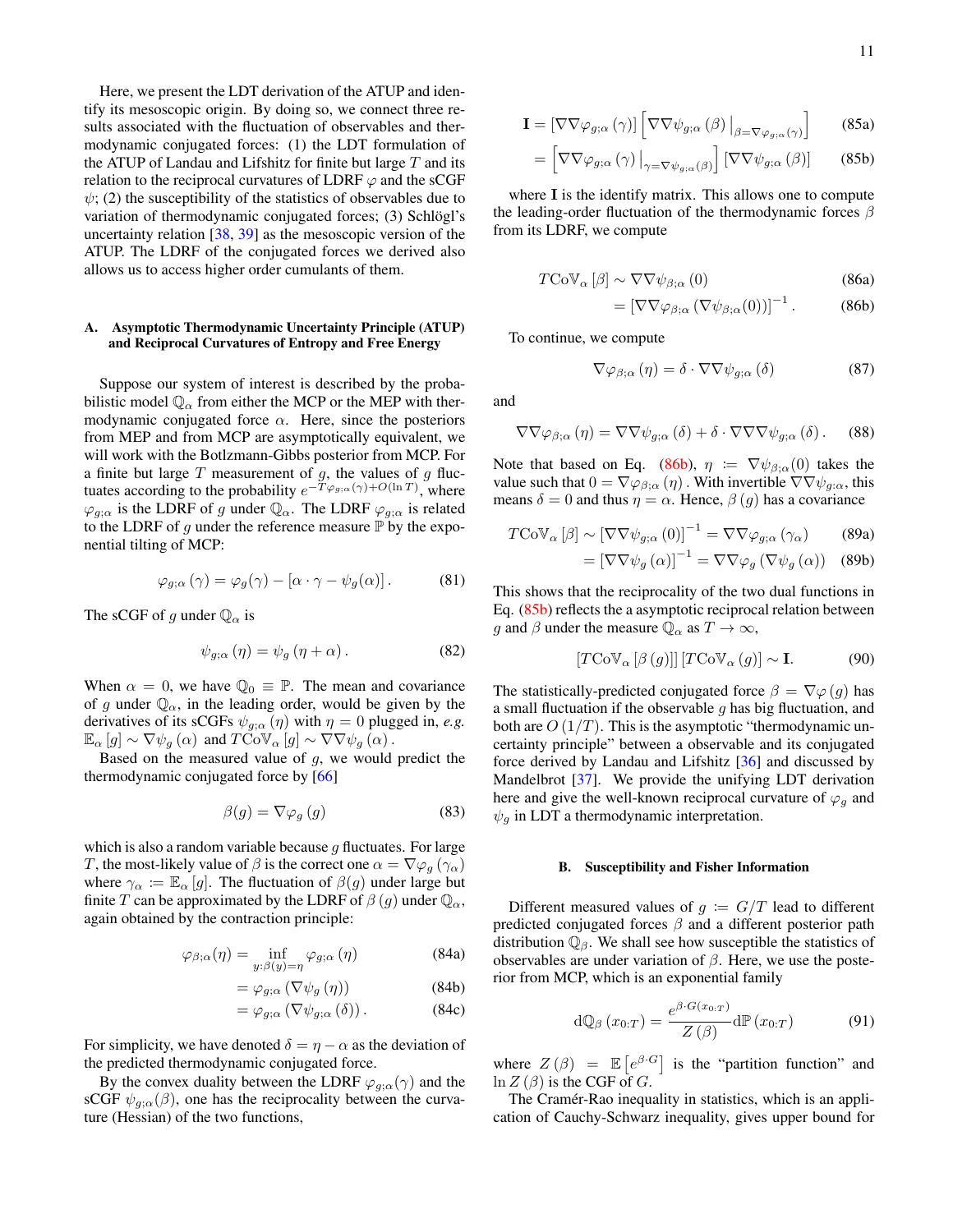susceptibility of observables. Consider a general vector observable that does not depend on  $\beta$ , say  $H(x_{0:T})$ . The susceptibility of its mean value is then related to the covariance between its value and the value of G:

$$
C_{ij} \coloneqq \frac{\partial}{\partial \beta_j} \mathbb{E}_{\beta} \left[ H_i \right] = \text{CoV}_{\beta} \left[ H_i, G_j \right]. \tag{92}
$$

There are at least three interesting implications of Eq. [\(92\)](#page-11-1). First, Each components of susceptibility has an upper bound given by the variance:

<span id="page-11-4"></span>
$$
C_{ij}^2 \leq \mathbb{V}_{\beta} \left[ H_i \right] \mathbb{V}_{\beta} \left[ G_j \right] \tag{93}
$$

This is from the direct use of Cauchy-Schwarz inequality (Cramér-Rao inequality) for scalar.

Second, when  $H = G$ , the above inequality becomes an equality, implying that the susceptibility matrix is symmetric for  $G$ :

<span id="page-11-2"></span>
$$
\frac{\partial \mathbb{E}_{\beta}[G_i]}{\partial \beta_j} = \text{CoV}[G_i, G_j] = \frac{\partial \mathbb{E}_{\beta}[G_j]}{\partial \beta_i}.
$$
 (94)

This gives rises to all the Maxwell's relations in our statistical thermodynamics. When  $i = j$ , Eq. [\(94\)](#page-11-2) further indicates that the value of  $\mathbb{E}_{\beta}$  [ $G_i$ ] would increase with increasing  $\beta_i$ with slope given by the fluctuation level  $\mathbb{V}_{\beta}$   $[G_i] \geq 0$ , giving a nice intuition of  $\beta_i$  as the driving force of  $G_i$  and why the prediction of  $\beta$  can be unique.

Third, applying the generalized Cauchy-Schwarz inequality (Cramér-Rao inequality) for vectors [\[67\]](#page-15-17), we further gets a "lower bound" for the covariance matrix of H,  $(\Xi_H)_{ij}$  =  $\text{CoV}_{\beta}$  [H<sub>i</sub>, H<sub>j</sub>], given by the susceptibility matrix:

<span id="page-11-3"></span>
$$
\Xi_H \succeq C \mathcal{I}_{\beta}^{-1} C^{\mathsf{T}} \tag{95}
$$

where the covariance of G is denoted as  $(\mathcal{I}_{\beta})_{ij}$  =  $Cov_{\beta} [G_i, G_j]$  since it is also the *Fisher information* of  $\beta$  and for exponential family  $\mathbb{Q}_{\beta}$  [\[68\]](#page-15-18). Below, we show that Eq. [\(95\)](#page-11-3) leads to the mesoscopic origin of the AUR in Eq. [\(90\)](#page-10-2).

#### C. Mesoscopic Origin of the ATUP

Consider the stochastic entropy of the observable  $q =$  $G/T$ ,  $S_{g;\beta}(\gamma) := -\ln q_{g;\beta}(\gamma)$  where  $q_{g;\beta}(\gamma)$  is the probability density of the observable g under  $\mathbb{Q}_{\beta}$  [\[46,](#page-14-36) [69\]](#page-15-19). Here  $q_{g;\beta}\left(\gamma\right)\mathrm{d}\gamma=\frac{e^{T\beta\cdot\gamma}}{Z\left(\beta\right)}$  $\frac{e^{2\pi i/2}}{Z(\beta)} p(\gamma) d\gamma$  is related to the probability density  $p(\gamma)$  of the observable g under P. By choosing  $H_i(g)$  =  $\partial S_{g;\beta}$  $\frac{\partial S_{g;\beta}}{\partial \gamma_i} \bigg|_{\gamma=g}$  (or simply  $H_i = \partial_i S_{g;\beta}$ ) and assuming vanishing boundary conditions of  $q_{q;\beta}$ , one can show that,

$$
Cov_{\beta} [g_i \partial_j S_{g;\beta}] = \delta_{ij}.
$$
 (96)

This states that the *i*th component of the observable  $g$  is uncorrelated (but not necessarily independent) to the jth component of the entropic conjugated force  $\nabla S_{q;\beta}$ .

Eq. [\(93\)](#page-11-4) becomes

$$
\mathbb{V}_{\beta}\left[g_i\right]\mathbb{V}_{\beta}\left[\partial_j S_{g;\beta}\right] \ge \delta_{ij} \tag{97}
$$

which is a "thermodynamic uncertainty relation" first obtained by Schlögl [\[38,](#page-14-29) [39\]](#page-14-30). Eq. [\(95\)](#page-11-3) then gives the mesoscopic origin of ATUP,

$$
Cov_{\beta}[g] Cov_{\beta} [\nabla S_{g;\beta}] \succeq I.
$$
 (98)

<span id="page-11-1"></span>This mesoscopic ATUP actually holds for any boundaryvanishing probability density  $q_{q}$  of random variable q: it needs not be exponentially distributed. To see its connec-tion to the ATUP in Eq. [\(90\)](#page-10-2), we note that  $\text{CoV}_{\beta} [\nabla S_{q;\beta}] \sim$  $T^2 \text{CoV}_{\beta} [\nabla \varphi_{g;\beta}] = T^2 \text{CoV}_{\beta} [\nabla \varphi_g].$  The inequality becomes asymptotically an equality in the limit  $T \to \infty$  since the leading order of fluctuation is captured by a Gaussiandistributed  $g$  [\[36\]](#page-14-27).

#### <span id="page-11-0"></span>VIII. DISCUSSION

*Summary* Szilard, Mandelbrot, and Hill envisioned that a statistical thermodynamics can be formulated phenomenologically with only mechanics-like concepts  $[24-26]$  $[24-26]$ . The requirement of such mechanics-like concepts can be further removed by treating the data infinitus limit, or equivalently the long-term limit in processes, as the generalized thermodynamic limit [\[20,](#page-14-15) [21\]](#page-14-16). A *de-mechanised* statistical thermodynamics emerge purely from the limit theorems in LDT. Carrying on this concept, our paper has four main results. First, we demonstrate the universality of the statistical thermodynamics and the omnipresence of the entropic forces as the thermodynamic parameters of thermodynamic states. Second, the MEP [\[11,](#page-14-8) [16\]](#page-14-10) with its Markov extension [\[12\]](#page-14-38), and the MCP [\[27,](#page-14-22) [28\]](#page-14-23) are revisited as standard CPMs that are parameterized by the entropic forces. We review their asymptotic equivalence [\[14,](#page-14-21) [15,](#page-14-9) [18\]](#page-14-11), and clarify their conceptual differences with our novel derivation of the MCP. Third, when the baseline of the entropic forces is chosen w.r.t. a given symmetry of interest, the measurement-predicted level of entropic forces explains the symmetry breaking [\[1\]](#page-14-0). We provide two examples for this, comparing breakdown of time independency and time reversibility. Lastly, we use LDT to derive the asymptotic thermodynamic uncertainty principle (ATUP) [\[36,](#page-14-27) [37\]](#page-14-28) for the statistical variations of the observables and their conjugated forces. The mesoscopic origin of ATUP is also identified [\[38,](#page-14-29) [39\]](#page-14-30).

*Compared to the LDT literature* Many mathematical results in our paper have been discussed in the past in the literature of LDT [\[13–](#page-14-12)[15,](#page-14-9) [17,](#page-14-13) [18,](#page-14-11) [70,](#page-15-20) [71\]](#page-15-21). However, there are at least three key conceptual differences between our work and those in the past: we emphasize the posterior probabilistic models, the thermodynamic conjugated forces that parameterized them, and the emergent statistical thermodynamics. The LDT, as suggested by its name, is about the asymptotic probability of a "rare event" deviated from the mean. However, whether an event is rare or not is actually w.r.t a probability measure. Under a reference measure as a prior P, the observed event in the data infinitus limit could be exponentially rare under P. The mathematics of LDT can carry on the statistical analysis and treat the system as a large deviation. It is,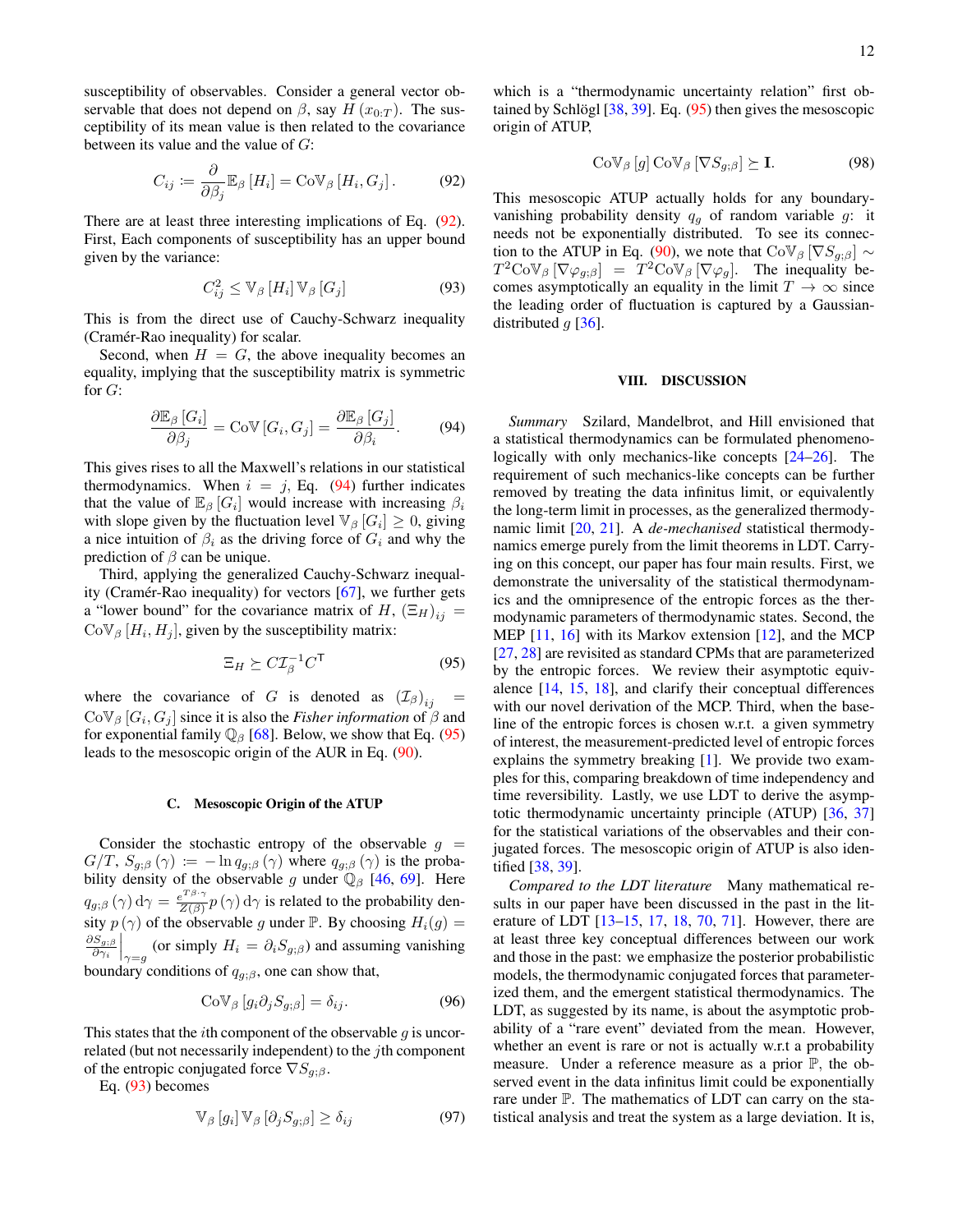however, more natural for physicists and applied mathematicians to treat the probability measure as an intrinsic property of the system and consider the "rareness" of the event as an indication that the system is "driven" by the entropic forces  $\beta$ to its thermodynamic excited states.

*Comparison to the Bayesian's School and the Frequentist's School in Statistics* In our statistical thermodynamics, the ground state is determined by the reference probability measure  $\mathbb P$  and the excited states are described by probabilistic models  $\mathbb{Q}_{\beta}$  parameterized by the entropic forces. The information from the measurement of the thermodynamic observables g is encoded as a change of probability measure, *i.e.* a statistical inference, from the prior  $\mathbb P$  to the posterior  $\mathbb Q_\beta$ . The MEP, and the MCP as its path extension, is a combined approach of the frequentist inference, Bayesian inference, and limit theorems. The result of a MEP calculation is the conditional average empirical frequency but is motivated by the Bayesian conditional probability with connection specified by the Gibbs conditioning principle. If empirical frequencies are the thermodynamic observables one measures, the resulting posterior of the MEP is exactly the empirical frequency one measured in the data infinitus limit, as in the frequentists' school. However, like the Bayesian's school, our theory emphasizes the pair of the prior  $\mathbb P$  and the posterior  $\mathbb Q_\beta$ , and, more importantly, the associated thermodynamic forces  $\beta$  that characterizes their differences.

*Higher-order statistics of the predicted entropic force* From the large deviation rate function (LDRF) of the predicted  $\beta(g)$  under the posterior  $\mathbb{Q}_{\alpha}$  in Eqs. [\(84\)](#page-10-3), we can compute the leading order approximation for other cumulants of  $\beta(g)$ . For example, for a scalar observable g, the skewness of g and  $\beta$  (g) can be found. As the third derivative of sCGF is related to the third derivative of the LDRF by

$$
\psi'''(y) = -\varphi'''(x(y))\psi''(y), \qquad (99)
$$

we can compute the third derivative of the sCGF of  $\beta$  (g) under  $\mathbb{Q}_{\alpha}$ , denoted as  $\psi_{\beta;\alpha}^{\prime\prime\prime}$ , by the third derivative of its LDRF under  $\mathbb{Q}_{\alpha}$ ,  $\varphi_{\beta;\alpha}$ . A straightforward calculation will tell us that the leading-order skewness of  $\beta(g)$  is related to the leadingorder skewness of g by

$$
\psi_{\beta;\alpha}'''(0) = -\frac{2\psi_{g;\alpha}'''(0)}{\psi_{g;\alpha}''(0)}.
$$
\n(100)

We leave the comprehensive discussion of  $\beta$ 's asymptotic statistics to future studies.

*Synthesis with the Energetics* The statistical thermodynamics presented here could also shed lights on inference mechanisms in biological systems, *e.g.* active prediction in the brain [\[72,](#page-15-22) [73\]](#page-15-23) and concentration inference of cells [\[74\]](#page-15-24). An interesting future direction would be to study the role of the thermodynamic conjugated entropic forces  $\beta$  in such biological inference machinery and to potentially connect the statistical thermodynamics in the present work with the stochastic thermodynamics of the underlying biochemical signaling networks [\[74\]](#page-15-24).

The authors thank Erin Angelini, Ken Dill, Dalton Sakthivadivel, and Lowell Thompson for many helpful feedback on our manuscript and for the many stimulating discussions they had with the authors.

### Appendix A: Maximum Entropy Principles for Continuous-Time Markov Chain

In a continuous time Markov chain (CTMC), a path is described by  $(x_0, t_0; x_1, t_1; \dots; x_K, t_K)$  where the system jumps from  $x_{k-1}$  to  $x_k$  at time  $t_k$ , set  $t_0 = 0$  and  $t_K \leq$  $t_{K+1} = T$ . The most informative observables would be the combination of singleton frequency and transition frequency:

$$
f_i = \frac{1}{T} \int_0^T \delta_i(x_t) \, \mathrm{d}t, \text{ and} \tag{A1a}
$$

$$
f_{ij} = \frac{1}{T} \sum_{k=1}^{K} \delta_i (x_{k-1}) \, \delta_j (x_k), i \neq j. \tag{A1b}
$$

The LDRF of these observables is

$$
\varphi_{\nu}[f] = \sum_{i \neq j} f_{ij} \ln \frac{f_{ij}/f_i}{p_{j|i}} - \sum_{i \neq j} f_{ij} + \sum_{i \neq j} f_i p_{j|i} \qquad (A2)
$$

where  $p_{j|i}$  is the reference Markov transition rate matrix [\[55\]](#page-15-6). Here and below,  $\sum_{i \neq j}$  is a simplified summation notation for summing all transitions  $i \in \mathcal{X}$  to  $j \in \mathcal{X}$   $(i \neq j)$ . The path observable of interest is

$$
G(x_{0:T}) = \int_0^T \hat{h}_{x_t} dt + \sum_{k=1}^K \hat{g}_{x_{k-1},x_k}.
$$
 (A3)

The MEP is again subject to typicality, normalization and stationarity conditions:

$$
\arg\inf_{f_i, f_{ij}} \left\{ \varphi_{\nu}[f] - \beta \cdot \left[ \sum_{i \in \mathcal{X}} f_i \hat{h}_i + \sum_{i \neq j} f_{ij} \hat{g}_{i,j} - \gamma \right] - \mu \left[ \sum_{i \in \mathcal{X}} f_i - 1 \right] - \sum_{i \neq j} \sigma_i (f_{ij} - f_{ji}) \right\}
$$
(A4)

Taking functional derivatives gives us

<span id="page-12-2"></span><span id="page-12-1"></span>
$$
\beta \cdot \hat{h}_i = -\sum_{j(\neq i)} \frac{f_{ij}}{f_i} + \sum_{j(\neq i)} p_{j|i} - \mu \tag{A5}
$$

and

<span id="page-12-0"></span>
$$
\beta \cdot \hat{g}_{i,j} = \ln \frac{f_{ij}}{f_i p_{j|i}} + \sigma_j - \sigma_i, i \neq j.
$$
 (A6)

Here and below  $\sum_{j(\neq i)}$  is a simplified notion of summing all  $j \in \mathcal{X}$  except i.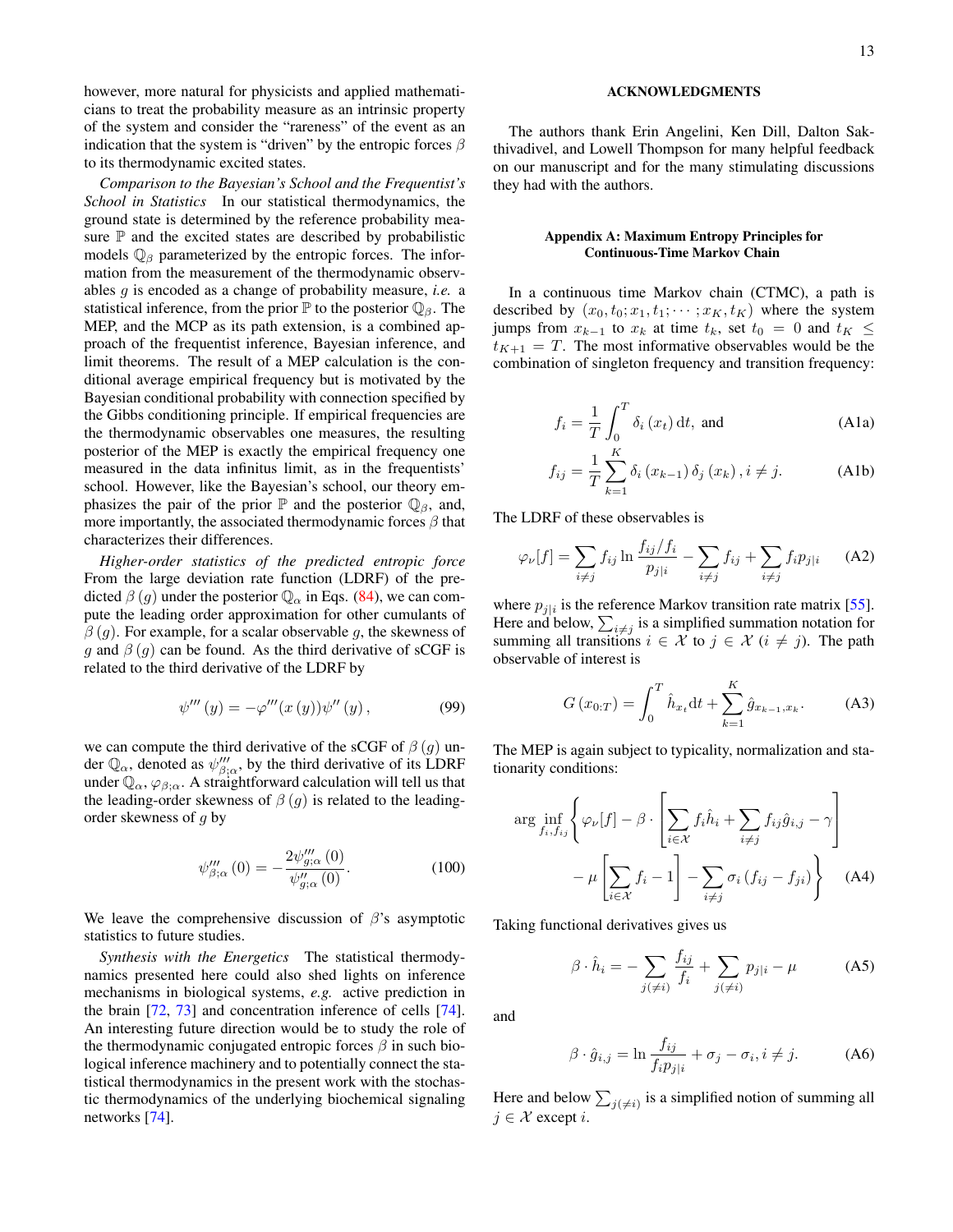Eq. [\(A6\)](#page-12-0) gives us  $f_{j|i} = p_{j|i}e^{\beta \cdot \hat{g}_{i,j}} \frac{e^{-\sigma_j}}{e^{-\sigma_i}}$  $\frac{e^{-\sigma_j}}{e^{-\sigma_i}}$ . Plugging this to Eq.  $(A5)$ , we then have

$$
\sum_{j(\neq i)} p_{j|i} e^{\beta \cdot \hat{g}_{i,j}} e^{-\sigma_j} + \beta \cdot \hat{h}_i e^{-\sigma_i} - \sum_{k(\neq i)} p_{k|i} e^{-\sigma_i} = -\mu e^{-\sigma_i}.
$$
\n(A7)

If we define a tilted matrix

$$
\tilde{q}_{ij} = \begin{cases} p_{j|i}e^{\beta \cdot \hat{g}_{i,j}}, & , i \neq j \\ \beta \cdot \hat{h}_i - \sum_{k(\neq i)} p_{k|i}, & , i = j \end{cases}
$$
 (A8)

then  $e^{-\sigma_i}$  is the right-eigenvector of  $\tilde{q}$ ,  $r_i$ , with  $-\mu$  is the corresponding eigenvalue,  $\lambda$ . Similar to DTMC, one can show that  $l_i r_i$  where  $l_i$  being the left eigenvector would be the invariant distribution of the posterior Markov chain described by  $\tilde{q}_{ij}$ . The posterior transition matrix is

$$
q_{j|i} = \begin{cases} p_{j|i}e^{\beta \cdot \hat{g}_{i,j}} \frac{r_j(\beta)}{r_i(\beta)} & , i \neq j \\ -\sum_{k(\neq i)} p_{k|i} + \beta \cdot \hat{h}_i - \lambda_{\max}(\beta) & , i = j \end{cases}
$$
 (A9)

with posterior stationary singleton distribution  $\rho_i = l_i r_i$  and posterior stationary pair distribution  $q_{ij} = l_i q_{j|i} e^{\beta \cdot \hat{g}_{i,j}} r_j$ . Similar to DTMC, the requirement of  $\lambda_{\text{max}}$  being the largest eigenvalue [\[14,](#page-14-21) [15\]](#page-14-9) could be intuitively seen by plugging in the posterior  $q_i = l_i r_i$  and  $q_{ij} = l_i q_{j|i} e^{\beta \cdot \hat{g}_{i,j}} r_j$  into Eq. [\(A4\)](#page-12-2).

#### Appendix B: Maximum Entropy Principle for Diffusion

In continuous time Markov processes (diffusion) in  $\mathbb{R}^n$  described by Fokker-Planck equation

$$
\partial_t p = -\nabla \cdot [b(x) p - D(x) \nabla p], \quad (B1)
$$

path observables we consider are

$$
G(x_{0:T}) = \int_0^T \hat{h}(x_t) dt + \int_0^T \hat{g}(x_t) \circ dx_t
$$
 (B2)

where  $\circ$  denotes Stratonovich midpoint integration:  $\hat{g}(x_t)$   $\circ$  $dx_t = \hat{g}(x_t + \frac{1}{2}dx_t) \cdot dx_t$ . Generally when the observable is a vector  $G \in \mathbb{R}^m$ ,  $\hat{h} \in \mathbb{R}^m$  is a vector and  $\hat{g} \in \mathbb{R}^{m^2}$  is a matrix. The level-2.5 LDT of diffusion process is formulated with empirical singleton frequency  $\rho$  and empirical current J:

$$
\rho(x) = \frac{1}{T} \int_0^T \delta(x_t - x) dt
$$
 (B3a)

$$
J(x) = \frac{1}{T} \int_0^T \delta(x_t - x) \circ dx_t
$$
 (B3b)

with constraints on normalization  $\int_{\mathcal{X}} \rho(x) dx = 1$  and stationarity  $\nabla \cdot J = 0$  [\[14,](#page-14-21) [15,](#page-14-9) [50,](#page-15-2) [56\]](#page-15-7). The LDRF of them is often known in the form of

$$
\varphi[\rho, J] = \frac{1}{4} \int_{\mathcal{X}} (J - J_{\rho}) \cdot (\rho D)^{-1} (J - J_{\rho}) dx
$$
 (B4)

where  $J_\rho := \rho b - D\sqrt{\rho}$ . Note that  $J_\rho$  is in general not divergence-free, a less known but more natural form of  $\varphi$  is actually

<span id="page-13-1"></span>
$$
\varphi[\rho, J] = \frac{1}{4} \int_{\mathcal{X}} (b_{\rho, J} - b) \cdot D^{-1} (b_{\rho, J} - b) \rho \mathrm{d}x \qquad (B5)
$$

where  $b_{\rho,J} := -D\nabla \left(-\ln \rho\right) + J/\rho$  is vector field decomposition from stationary distribution and flux [\[75\]](#page-15-25), note that J is divergence free so  $b_{\rho,J}$  can be further rewritten in terms of its bivector potential [\[62,](#page-15-13) [76\]](#page-15-26). The alternative form of Eq. [\(B5\)](#page-13-1) shows that the tilting due to frequencies measurement is about updating the vector field b, *i.e.* as before, the average behavior.

The MEP for the observable  $G$  is then

$$
\arg\inf_{\rho,J} \left\{ \varphi[\rho,J] - \beta \cdot \left[ \int_{\mathcal{X}} \rho \hat{h} \, dx + \int_{\mathcal{X}} \hat{g} J \, dx - \gamma \right] - \int k \nabla \cdot J \, dx - \mu \left[ \int \rho \, dx - 1 \right] \right\}.
$$
 (B6)

Denoting  $u = b_{\rho,J} - b$ , functional derivatives w.r.t.  $\rho$  and J lead us to

$$
\beta \cdot \hat{h} = -\frac{1}{4}u \cdot D^{-1}u - \frac{1}{2}\nabla \cdot u - \frac{1}{2}b \cdot D^{-1}u - \mu \quad (B7)
$$

and

<span id="page-13-2"></span>
$$
\beta \cdot \hat{g} = \frac{1}{2} D^{-1} u - \nabla k.
$$
 (B8)

Similar to DTMC and CTMC, plugging the latter into the former gives us the eigenvalue problem in Ref. [\[15\]](#page-14-9) with linear operator  $\mathcal{L}_{\beta} \coloneqq b \cdot (\nabla + \beta \cdot \hat{g}) + (\nabla + \beta \cdot \hat{g}) \cdot D (\nabla + \beta \cdot \hat{g}) +$  $\beta \cdot h$ . The equation then shows that  $k = \ln r$  where r is the right eigenfunction of  $\mathcal{L}_{\beta}$  with  $\lambda = -\mu$  as the corresponding eigenvalue:  $\mathcal{L}_{\beta} [r] = \lambda r$ . The posterior probability current is then  $J = \rho b_{\rho,J} - D \nabla \rho$ . One can also show from  $\nabla \cdot J = 0$  that the stationary singleton distribution is  $\rho(x) = l(x)r(x)$  where  $l(x)$  is the left eigenfunction of  $\mathcal{L}_{\beta}$  corresponding to  $\lambda$ , satisfying  $\mathcal{L}_{\beta}^{*}[l] = \lambda l$  where  $\mathcal{L}^*_\beta \coloneqq -\,(\nabla - \beta \cdot \hat{g}) \cdot b + (\nabla - \beta \cdot \hat{g}) \cdot D\,(\nabla - \beta \cdot \hat{g}) + \beta \cdot \hat{h}$  is the linear operator conjugate to  $\mathcal{L}_{\beta}$  w.r.t. the Lebesgue measure. Plugging in the posterior  $\rho = lr$  and  $J = \rho b_{\rho,J} + D \nabla \rho$ back to Eq. [\(B6\)](#page-13-2) would show that  $\lambda$  should be the largest eigenvalue. The posterior diffusion process is described by the posterior drift

<span id="page-13-0"></span>
$$
b_{\rho,J} = b + 2D\nabla \ln r + 2D(\beta \cdot \hat{g})
$$
 (B9)

with information of singleton observable  $h$  hidden in the right eigenvector  $r$ . Posterior stationary distribution is then  $\rho(x) = l(x)r(x)$  and posterior stationary probability current is  $J(x) = \rho b_{\rho,J} + D \nabla \rho$ .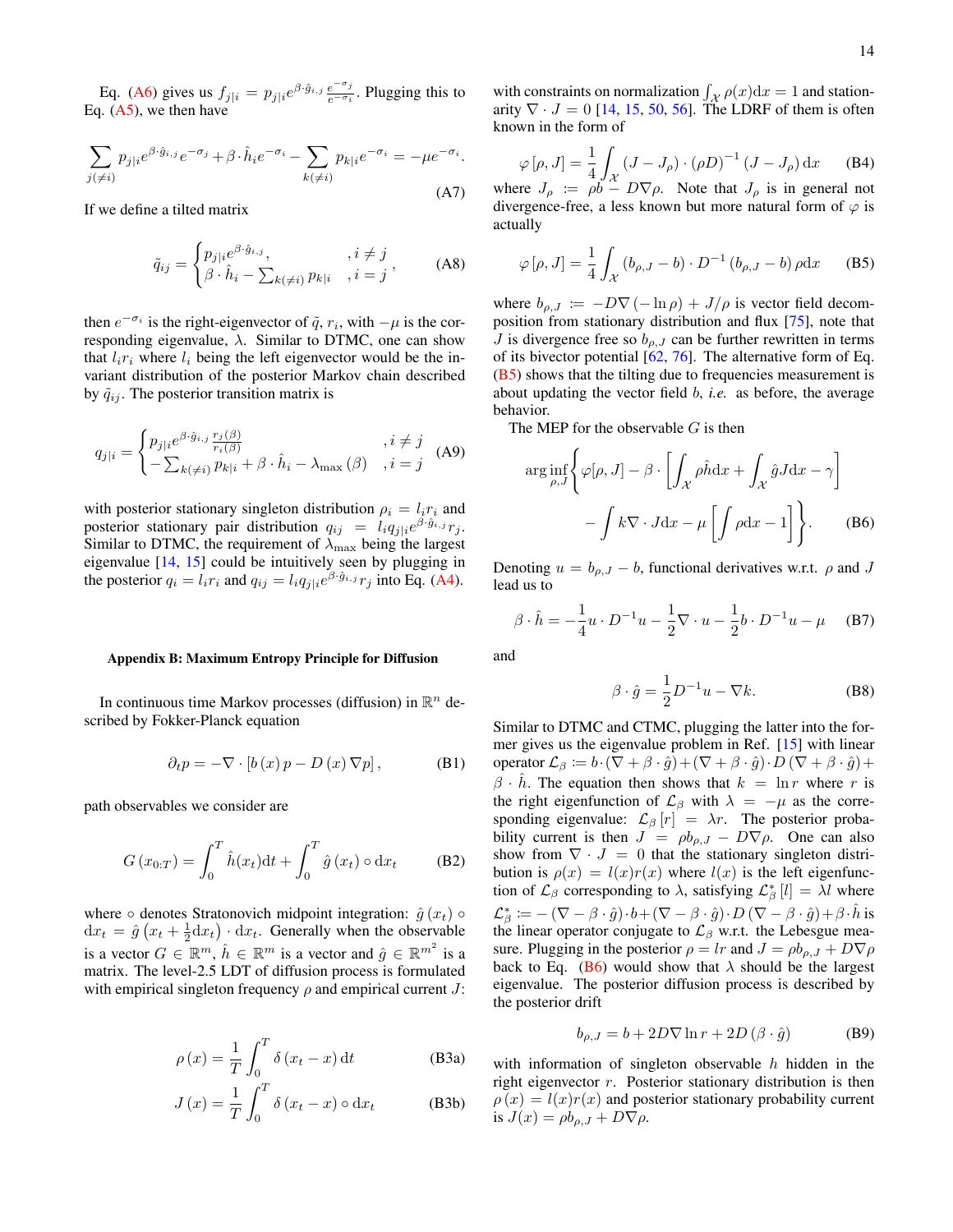15

- <span id="page-14-0"></span>[1] P. W. Anderson, More Is Different, Science 177[, 393 \(1972\).](https://doi.org/10.1126/science.177.4047.393)
- <span id="page-14-1"></span>[2] S. Chibbaro, L. Rondoni, and A. Vulpiani, *[Reductionism, Emer](https://doi.org/10.1007/978-3-319-06361-4)[gence and Levels of Reality: The Importance of Being Border](https://doi.org/10.1007/978-3-319-06361-4)[line](https://doi.org/10.1007/978-3-319-06361-4)* (Springer International Publishing, 2014).
- <span id="page-14-2"></span>[3] P. G. de Gennes, Molecular Individualism, [Science](http://www.jstor.org/stable/2892964) 276, 1999 [\(1997\).](http://www.jstor.org/stable/2892964)
- <span id="page-14-3"></span>[4] G. Nicolis and I. Prigogine, *Self-Organization in Nonequilibrium Systems: From Dissipative Structures to Order through Fluctuations*, 1st ed. (Wiley, New York, 1977).
- [5] H. Haken, *[Synergetics: An Introduction Nonequilibrium Phase](https://www.springer.com/gp/book/9783642964695) [Transitions and Self-Organization in Physics, Chemistry and](https://www.springer.com/gp/book/9783642964695) [Biology](https://www.springer.com/gp/book/9783642964695)*, 2nd ed., Springer Series in Synergetics (Springer-Verlag, Berlin Heidelberg, 1978).
- [6] I. Prigogine, *The End of Certainty*, 1st ed. (Free Press, New York, 1997).
- <span id="page-14-4"></span>[7] H. Qian, P. Ao, Y. Tu, and J. Wang, A framework towards understanding mesoscopic phenomena: Emergent unpredictability, symmetry breaking and dynamics across scales, [Chemical](https://doi.org/10.1016/j.cplett.2016.10.059) [Physics Letters](https://doi.org/10.1016/j.cplett.2016.10.059) 665, 153 (2016).
- <span id="page-14-5"></span>[8] A. N. Kolmogorov, *Foundations of the Theory of Probability: Second English Edition*, 2nd ed. (Dover Publications, Muneola, New York, 2018).
- <span id="page-14-6"></span>[9] H. Qian, Y.-C. Cheng, and L. F. Thompson, Ternary Representation of Stochastic Change and the Origin of Entropy and Its Fluctuations, [arXiv:1902.09536 \(2019\).](http://arxiv.org/abs/1902.09536)
- <span id="page-14-7"></span>[10] Y.-J. Yang and H. Qian, Unified formalism for entropy production and fluctuation relations, Phys. Rev. E 101[, 022129 \(2020\).](https://doi.org/10.1103/PhysRevE.101.022129)
- <span id="page-14-8"></span>[11] J. van Campenhout and T. Cover, Maximum entropy and conditional probability, [IEEE Trans. Inform. Theory](https://doi.org/10.1109/TIT.1981.1056374) 27, 483 (1981).
- <span id="page-14-38"></span>[12] I. Csiszár, T. Cover, and Byoung-Seon Choi, Conditional limit theorems under Markov conditioning, [IEEE Trans. Inform.](https://doi.org/10.1109/TIT.1987.1057385) Theory 33[, 788 \(1987\).](https://doi.org/10.1109/TIT.1987.1057385)
- <span id="page-14-12"></span>[13] A. Dembo and O. Zeitouni, *Large Deviations Techniques and Applications*, 2nd ed. (Springer, Berlin Heidelberg, 2009).
- <span id="page-14-21"></span>[14] R. Chetrite and H. Touchette, Nonequilibrium Microcanonical and Canonical Ensembles and Their Equivalence, [Phys. Rev.](https://doi.org/10.1103/PhysRevLett.111.120601) Lett. 111[, 120601 \(2013\).](https://doi.org/10.1103/PhysRevLett.111.120601)
- <span id="page-14-9"></span>[15] R. Chetrite and H. Touchette, Nonequilibrium Markov Processes Conditioned on Large Deviations, [Ann. Henri Poincaré](https://doi.org/10.1007/s00023-014-0375-8) 16[, 2005 \(2015\).](https://doi.org/10.1007/s00023-014-0375-8)
- <span id="page-14-10"></span>[16] E. T. Jaynes, Information Theory and Statistical Mechanics, Phys. Rev. 106[, 620 \(1957\).](https://doi.org/10.1103/PhysRev.106.620)
- <span id="page-14-13"></span>[17] H. Touchette, The large deviation approach to statistical mechanics, [Physics Reports](https://doi.org/10.1016/j.physrep.2009.05.002) 478, 1 (2009).
- <span id="page-14-11"></span>[18] R. Chetrite and H. Touchette, Variational and optimal control representations of conditioned and driven processes, [J. Stat.](https://doi.org/10.1088/1742-5468/2015/12/P12001) Mech. 2015[, P12001 \(2015\).](https://doi.org/10.1088/1742-5468/2015/12/P12001)
- <span id="page-14-14"></span>[19] H. Qian and Y.-C. Cheng, Counting single cells and computing their heterogeneity: from phenotypic frequencies to mean value of a quantitative biomarker, Quant Biol 8[, 172 \(2020\).](https://doi.org/10.1007/s40484-020-0196-3)
- <span id="page-14-15"></span>[20] Z. Lu and H. Qian, Emergence and Breaking of Duality Symmetry in Generalized Fundamental Thermodynamic Relations, Phys. Rev. Lett. 128[, 150603 \(2022\),](https://doi.org/10.1103/PhysRevLett.128.150603) publisher: American Physical Society.
- <span id="page-14-16"></span>[21] J. Commons, Y.-J. Yang, and H. Qian, Duality Symmetry, Two Entropy Functions, and an Eigenvalue Problem in Gibbs' Theory, [arXiv:2108.08948 \[cond-mat\] \(2021\).](http://arxiv.org/abs/2108.08948)
- <span id="page-14-17"></span>[22] J. Gärtner, On Large Deviations from the Invariant Measure, [Theory Probab. Appl.](https://doi.org/10.1137/1122003) 22, 24 (1977).
- <span id="page-14-18"></span>[23] R. S. Ellis, Large Deviations for a General Class of Random Vectors, [The Annals of Probability](https://doi.org/10.1214/aop/1176993370) 12, 1 (1984).
- <span id="page-14-19"></span>[24] L. Szilard, Uber die Ausdehnung der phanomenologischen Thermodynamik auf die Schewankungserscheinungen, Z. Phys. 32, 840 (1929).
- [25] B. Mandelbrot, On the Derivation of Statistical Thermodynamics from Purely Phenomenological Principles, [J. Math. Phys.](https://doi.org/10.1063/1.1704105) 5, [164 \(1964\).](https://doi.org/10.1063/1.1704105)
- <span id="page-14-20"></span>[26] T. L. Hill, *Thermodynamics of Small Systems, Parts I & II* (Dover Publications, Mineola, New York, 2013).
- <span id="page-14-22"></span>[27] E. T. Jaynes, The Minimum Entropy Production Principle, [An](https://doi.org/10.1146/annurev.pc.31.100180.003051)[nual Review of Physical Chemistry](https://doi.org/10.1146/annurev.pc.31.100180.003051) 31, 579 (1980).
- <span id="page-14-23"></span>[28] S. Pressé, K. Ghosh, J. Lee, and K. A. Dill, Principles of maximum entropy and maximum caliber in statistical physics, [Rev.](https://doi.org/10.1103/RevModPhys.85.1115) Mod. Phys. 85[, 1115 \(2013\).](https://doi.org/10.1103/RevModPhys.85.1115)
- <span id="page-14-24"></span>[29] J. Shore and R. Johnson, Axiomatic derivation of the principle of maximum entropy and the principle of minimum crossentropy, [IEEE Trans. Inf. Theor.](https://doi.org/10.1109/TIT.1980.1056144) 26, 26 (1980).
- [30] J. Uffink, Can the maximum entropy principle be explained as a consistency requirement?, [Studies in History and Philosophy of](https://doi.org/10.1016/1355-2198(95)00015-1) [Science Part B: Studies in History and Philosophy of Modern](https://doi.org/10.1016/1355-2198(95)00015-1) Physics 26[, 223 \(1995\).](https://doi.org/10.1016/1355-2198(95)00015-1)
- [31] S. Pressé, K. Ghosh, J. Lee, and K. A. Dill, Nonadditive Entropies Yield Probability Distributions with Biases not Warranted by the Data, Phys. Rev. Lett. 111[, 180604 \(2013\).](https://doi.org/10.1103/PhysRevLett.111.180604)
- [32] C. Tsallis, Conceptual Inadequacy of the Shore and Johnson Axioms for Wide Classes of Complex Systems, Entropy 17, [10.3390/e17052853](https://doi.org/10.3390/e17052853) (2015).
- [33] S. Pressé, K. Ghosh, J. Lee, and K. A. Dill, Reply to C. Tsallis' "Conceptual Inadequacy of the Shore and Johnson Axioms for Wide Classes of Complex Systems", Entropy 17[, 5043 \(2015\).](https://doi.org/10.3390/e17075043)
- <span id="page-14-25"></span>[34] P. Jizba and J. Korbel, Maximum Entropy Principle in Statistical Inference: Case for Non-Shannonian Entropies, [Phys. Rev.](https://doi.org/10.1103/PhysRevLett.122.120601) Lett. 122[, 120601 \(2019\).](https://doi.org/10.1103/PhysRevLett.122.120601)
- <span id="page-14-26"></span>[35] L. Onsager, Reciprocal Relations in Irreversible Processes. I., Phys. Rev. 37[, 405 \(1931\).](https://doi.org/10.1103/PhysRev.37.405)
- <span id="page-14-27"></span>[36] L. D. Landau and E. M. Lifshitz, *Statistical Physics, Third Edition, Part 1: Volume 5*, 3rd ed. (Butterworth-Heinemann, Amsterdam u.a, 1980).
- <span id="page-14-28"></span>[37] B. B. Mandelbrot, Temperature Fluctuation: A Well-Defined and Unavoidable Notion, Physics Today [10.1063/1.2810881](https://doi.org/10.1063/1.2810881) (1989).
- <span id="page-14-29"></span>[38] F. Schlögl, Thermodynamic uncertainty relation, [Journal of](https://doi.org/10.1016/0022-3697(88)90200-4) [Physics and Chemistry of Solids](https://doi.org/10.1016/0022-3697(88)90200-4) 49, 679 (1988).
- <span id="page-14-30"></span>[39] J. Uffink and J. van Lith, Thermodynamic Uncertainty Relations, [Foundations of Physics](https://doi.org/10.1023/A:1018811305766) 29, 655 (1999).
- <span id="page-14-31"></span>[40] C. M. Bender and S. A. Orszag, *Advanced Mathematical Methods for Scientists and Engineers: Asymptotic Methods and Perturbation Theory*, 1999th ed. (Springer, New York, 1999).
- <span id="page-14-32"></span>[41]  $f_{\epsilon}(x) \approx g_{\epsilon}(x)$  means  $\lim_{\epsilon \to 0} \log \frac{f_{\epsilon}(x)}{g_{\epsilon}(x)} = 0$ .
- <span id="page-14-33"></span>[42] K. Huang, *Statistical Mechanics, 2nd Edition*, 2nd ed. (Wiley, New York, 1987).
- <span id="page-14-34"></span>[43] C. N. Yang, Symmetry and Physics, [Proceedings of the Ameri](http://www.jstor.org/stable/987310)[can Philosophical Society](http://www.jstor.org/stable/987310) 140, 267 (1996).
- <span id="page-14-35"></span>[44] C. E. Shannon, A Mathematical Theory of Communication, [Bell Syst. Tech.](https://doi.org/10.1002/j.1538-7305.1948.tb01338.x) 27, 379 (1948).
- [45] A. Y. Khinchin, *Mathematical Foundations of Information Theory*, 1st ed. (Dover Publications, Mineola, N.Y, 1957).
- <span id="page-14-36"></span>[46] U. Seifert, Entropy Production along a Stochastic Trajectory and an Integral Fluctuation Theorem, [Phys. Rev. Lett.](https://doi.org/10.1103/PhysRevLett.95.040602) 95, [040602 \(2005\).](https://doi.org/10.1103/PhysRevLett.95.040602)
- <span id="page-14-37"></span>[47] I. N. Sanov, On the probability of large deviations of random